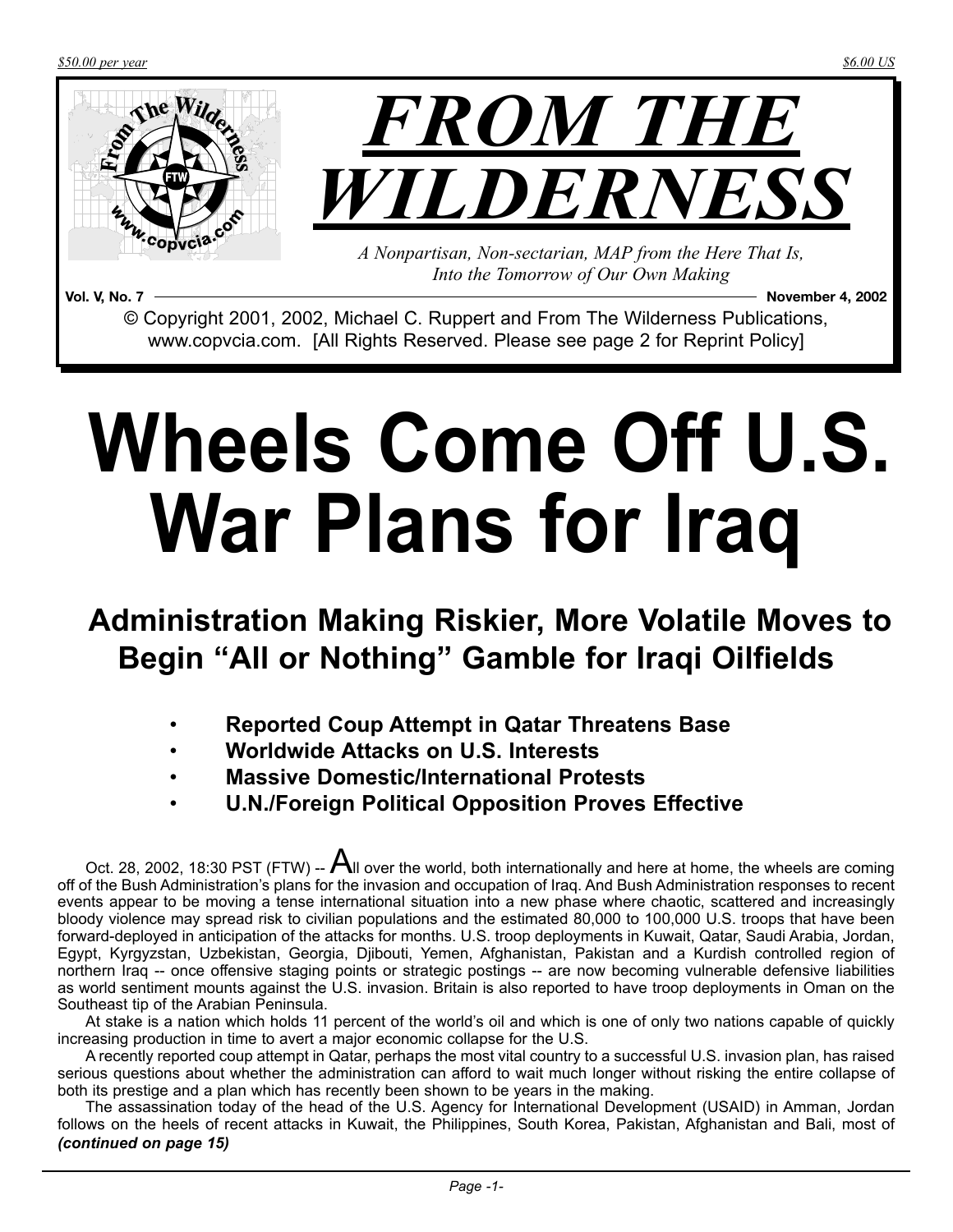### *From The Wilderness*

Michael C. Ruppert Publisher/Editor

| Contributing Editor---------------- Peter Dale Scott, Ph.D.   |  |
|---------------------------------------------------------------|--|
| Contributing Editor - Energy ---------- Dale Allen Pfeiffer   |  |
| Canadian Correspondent----------------- Greta Knutzen         |  |
| Staff Writer/Copy Editor ----------------------- Joe Taglieri |  |
| Office of Public Affairs---------------------- Michael Leon   |  |

*From The Wilderness* is published eleven times annually. Subscriptions are \$50 (US) for 12 issues.

#### *From The Wilderness*

P.O. Box 6061- 350 Sherman Oaks, CA 91413 [www.copvcia.com](http://www.copvcia.com) e-mail – editorial: mruppert@copvcia.com e-mail – subscriptions and customer service: service@copvcia.com

(818) 788-8791 \* (818) 981-2847 fax

#### **TABLE of CONTENTS**

| Exclusive FTW Interview: Colin Campbell on Oil  3    |  |
|------------------------------------------------------|--|
| Analysts: Stock Market Heading Toward Crash; Present |  |
|                                                      |  |
| Lawsuit Challenges McKinney Primary Defeat 13        |  |
|                                                      |  |

#### **REPRINT POLICY**

Any story, originally published in From The Wilderness, more than thirty days old may be reprinted in its entirety, non-commercially, if, and only if, the author's name remains attached and the following statement appears:

"Reprinted with permission, Michael C. Ruppert and From The Wilderness Publications, www.copvcia.com, P.O. Box 6061-350, Sherman Oaks, CA, 91413. 818-788-8791. FTW is published monthly, annual subscriptions are \$50 per year."

THIS WAIVER DOES NOT APPLY TO PUBLICATION OF NEW BOOKS.

For reprint permission for "for profit" publication, please contact Mike Ruppert. For Terms and Conditions on subscriptions and the From The Wilderness website, please see our website at: www.fromthewilderness.com

#### **COLUMN**

# **The Unseen Conflict**

War Plans, Backroom Deals, Leverage and Strategy -- Securing What's Left of the Planet's Oil Is and Has Always Been the Bottom Line

#### by Michael C. Ruppert

Oct. 18, 2002, 17:00 PDT (FTW) -- What started out as a blitzkrieg, the Bush agenda for the invasion of Iraq is now producing a world picture that can only be described with one word -- confusing. It is becoming apparent that outraged world opinion, guided by shrewd public relations efforts of foreign governments (including Iraq), has thrown a curve ball to the Bush military plan for a pre-election invasion and occupation .

But one curve ball is not a strikeout. The continuing military build up, more frequent air strikes, and the risky covert deployment of combat troops in supposedly neutral regions shows the degree of Washington's commitment to war. These troops are going to be used.

Russia, France and China are only stalling for time, hoping to cut the best backroom deals possible. They're perhaps also hoping that the American Empire will make a fatal mistake or a delay will break Bush's political, popular, and economic support.

Wall Street's 500-plus point rally on the two days of shameless congressional votes authorizing the use of force last week clearly signaled what world leaders have known for some time, and what the American public is seriously beginning to grasp -- the whole thing is about Iraqi oil.

The Associated Press ran a story yesterday indicating that the U.S. had been overwhelmed by global opposition to the invasion of a country second only to Saudi Arabia for its known oil reserves. Iraq is capable of quick production increases even if Saddam tries to destroy his oil fields, as former CIA director James Woolsey recently acknowledged. The story's lead sentence read, "Facing strong opposition from dozens of nations, the United States has backed down from its demand that a new U.N. resolution must authorize military force if Baghdad fails to cooperate with weapons inspectors, diplomats told The Associated Press on Thursday."

However, a Reuters story released hours later clearly indicated that the U.S. was playing hardball behind the scenes. "Iraq's main opposition group says a post-Saddam government would review existing oilfield development deals with French and Russian companies and could favour U.S. firms instead. *(continued on page 6)*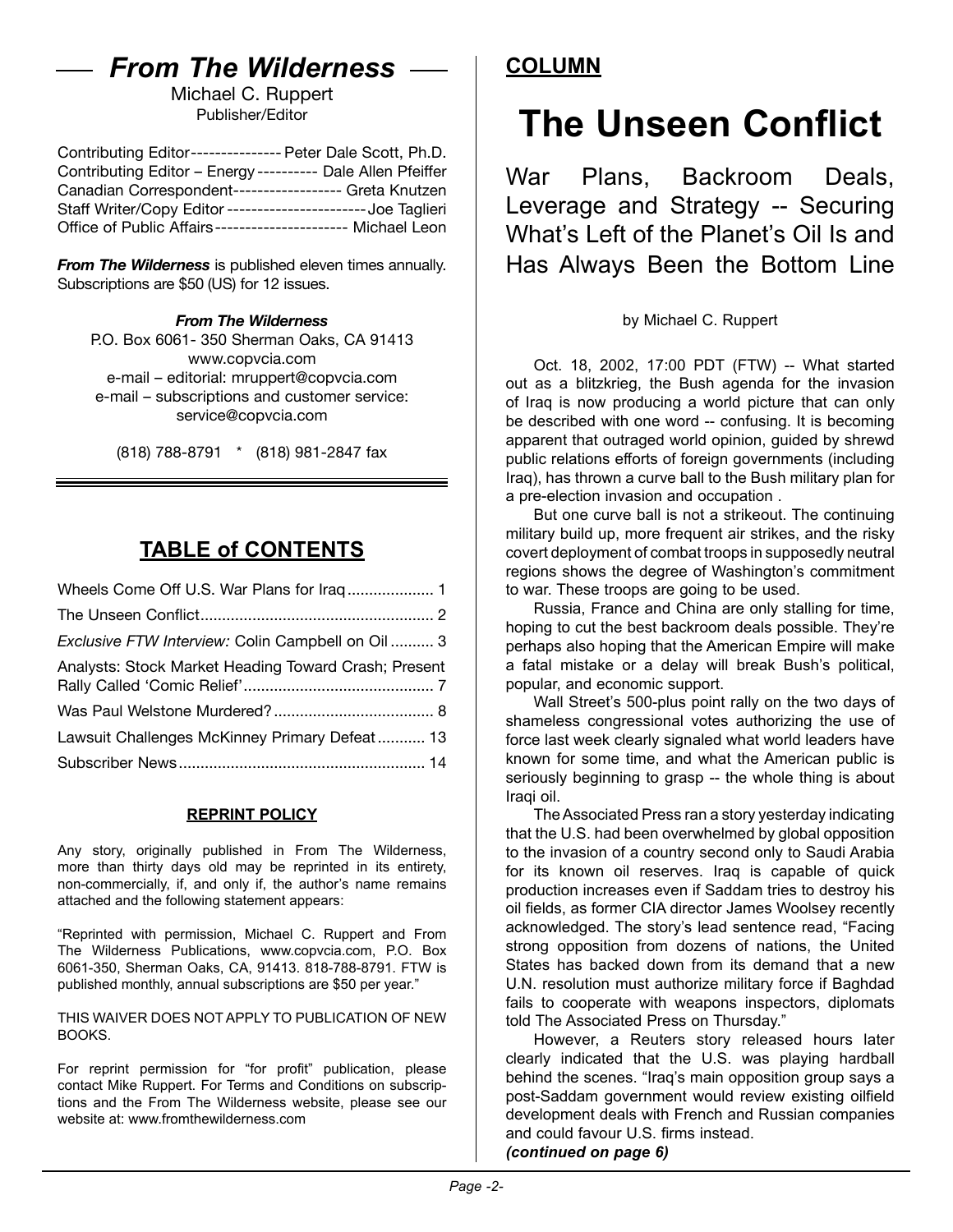# **Colin Campbell on Oil**

#### **Perhaps the World's Foremost Expert on Oil and the Oil Business Confirms the Ever More Apparent Reality of the Post-9-11 World**

by Michael C. Ruppert

Oct. 23, 2002, 17:30 PDT (FTW) -- Colin Campbell is both an academic and a businessman. Educated at Oxford and holding a Masters degree he has served as a geologist for Oxford University*,* Texaco, British Petroleum and Amoco (prior to the BP Amoco merger). He has served in executive positions with Shenandoah Oil*,* Amoco, Fina and was Chairman of the Nordic American Oil Company. He has served as a consultant on oil for the Bulgarian government as well as for Statoil, Mobil, Amerada, Total, Shell, Esso and for the firm Petroconsultants in Geneva. He is the Convener and Editor of the Association for the Study of Peak Oil and a Trustee of the Oil Depletion Analysis Center in London.

As a member of The American Society of Petroleum Geologists, The Geological Society of London, and the Petroleum Institute of London he has delivered more than 35 lectures on oil depletion on three continents. His hosts have included universities, governments, and auto manufacturers. He has been published more than 150 times in the field including the 1997 book "The Coming Oil Crisis" (Multi-Science Publishing Co. & Petroconsultants).

Before beginning this interview it is necessary for the reader to understand several critical factors about oil and oil production. All of these factors affect how much you or industry pays for oil, how much is available, and what this life-essential commodity can do. Almost every current human endeavor from transportation, to manufacturing, to plastics, and especially food production is inextricably intertwined with oil and natural gas supplies. Commercial food production is oil powered. All pesticides are petroleum based, and all commercial fertilizers are ammonia based. Ammonia is produced from natural gas.

All oil production follows a bell curve, whether in an individual field or on the planet as a whole. On the upslope of the curve production costs are significantly lower than on the downslope when extra effort (expense) is required to extract oil from reservoirs that are emptying out. The best and easiest to produce oil is always extracted first to maximize profits. In 100 years mankind has used half of all the oil on the planet, oil that took billions of years to produce and is the result of climatic conditions that have existed at only one time in the earth's 4.5 billion-year history. Oil is a non-renewable resource.

The key event in the Petroleum Era is not when the oil runs out, but when oil production peaks, especially as demand and population are rising. World per capita oil production peaked in 1979 and has been in decline since. The peak in volume of total world oil production is upon us right now, even as the demand or better said -- the need -- for oil is increasing rapidly.

Several things are a given. First the total remaining conventional oil on the planet is estimated to be around 1 trillion barrels. Second, at present rates (not those of five or 10 years from now), the world is using close to 80 million barrels per day. At the current rate there would be only enough oil to sustain the planet for another 35 years under the best of scenarios. But the oil that remains is going to be increasingly expensive to produce and it will tend to be of a lesser quality, necessitating higher refining costs, than what has already been used. All of those costs will have to be passed on in the form of price hikes or -- in some cases -- spikes. Oil price spikes invariably lead to recession. The world's economy is based upon the sale of products that are either made from oil or which need hydrocarbon energy (including natural gas) to operate, either via internal combustion or via electricity.

Different regions of the world peak in oil production at different times. The U.S. peaked in the early-1970s. Europe, Russia and the North Sea have also peaked. However the OPEC nations of the Middle East peak last. Within a few years they -- or whoever controls them -- will be in effective control of the world oil economy, and, in essence, of human civilization as a whole. Two of the nations that will peak last are Saudi Arabia and Iraq, both of which will not peak until the middle of the next decade. Saudi Arabia contains 25 percent of all the oil on the planet. Iraq contains 11 percent of all the oil on the planet.

Science and the oil industry have confirmed that there is very little oil left to be found, certainly not enough to make a difference in this grim picture, a picture which goes a long way toward explaining the events of 9-11 and since.

----------------------------

**FTW**: What will be the likely effects of hitting the downslope of production?

**Campbell**: Big question. Simply stated: war, starvation, economic recession, possibly even the extinction of homo sapiens, insofar as the evolution of life on earth has always been accomplished by the extinction of over-adapted species (when their environmental niche changed for geologic or climatic reasons) leaving simpler forms to continue, and eventually giving rise new more adapted species. If Homo sapiens figures out how to move back to simplicity, he will be the first to do so.

**FTW**: How soon before we start to feel the effects of dwindling oil supplies?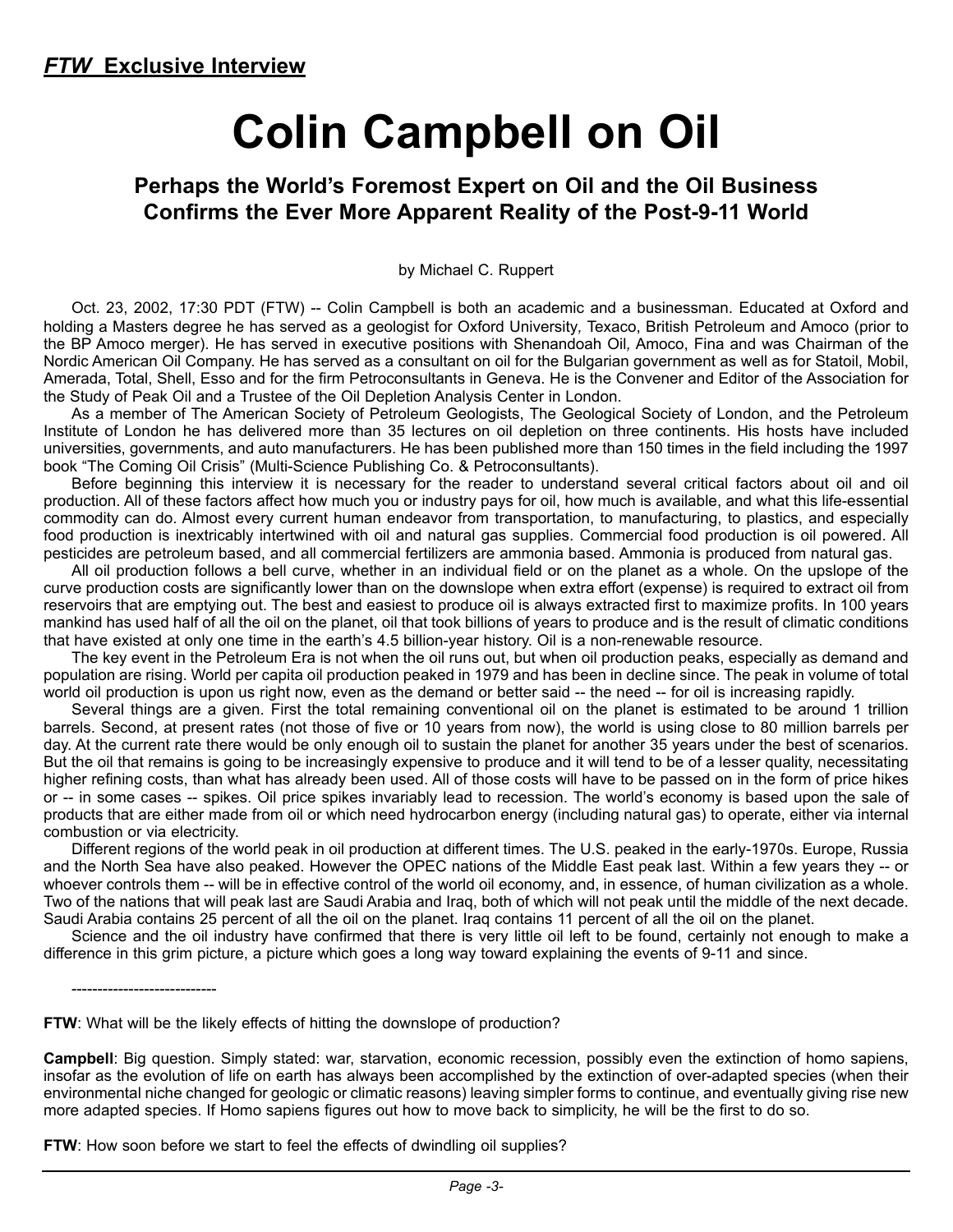**Campbell**: We already are -- in the form of the threatened U.S. invasion of the Middle East. The U.S. would be importing 90 percent of its oil by 2020 to hold even current demand and access to foreign oil has long been officially declared a vital national interest justifying military intervention. Probable actual physical shortage of all liquid hydrocarbons worldwide won't appear for about 20 years, especially if deepening recession holds down demand. But people are coming to appreciate that peak is imminent and what it means. Some places like the U.S. will face shortage sooner than others. The price is likely to soar as shortage looms, which itself may delay peak.

If the U.S. does invade there will likely be a repeat of Vietnam with many years of fruitless struggle in which the U.S. will be seen as a tyrant and an oppressor, killing all those Arabs. It can't hope to subjugate the place in perpetuity as the people don't surrender easily -- as the Palestinians have shown. So when the U.S. has finally gone, Russia and China will likely be welcomed there to produce whatever is left in the ruins.

#### FTW: Are the major oil companies currently downsizing? If so why?

**Campbell**: The majors are merging and downsizing and outsourcing and not investing in new refineries because they know full well that production is set to decline and that the exploration opportunities are getting less and less. Who would drill in 10,000 feet of water if there were anywhere else easier left? But the companies have to sing to the stock market, and merger hides the collapse of the weaker brethren. The staff is purged on merger and the combined budget ends up much less than the sum of the previous components. Besides, a lot of the executives and bankers make a lot of money from the merger.

#### **FTW**: How much oil is really left?

**Campbell**: You have to think of different categories of oil. Speaking of conventional, which is the easy cheap stuff that has supplied most uses to date and will dominate all supply far into the future, there is about 1 trillion barrels left. To this you have to add:

A) Oil from coal, "shale," tar sands, heavy oil -- the resource is very large, but extraction rate is low and costly, sometimes giving negative net energy.

- B) Deepwater oil -- (from a depth of greater than 500 meters) about 60 billion barrels
- C) Polar -- about 30 billion, maybe.
- D) Natural gas liquids -- about 300 billion barrels

**FTW**: I take it that it is a given that in any particular oil field, or globally, costs of extraction increase as one progresses down the curve. What is the usual nature of these increased costs? Do they usually require additional investment of capital for infrastructure? Is there a chart which shows how costs increase as production declines?

**Campbell**: Yes of course costs go up and every situation is different. In Texas they can still profitably use wells producing 5 b/d. But offshore the threshold is higher. It is more complex because they have the sunk costs of the platform and also face substantial abandonment costs. Furthermore tax distorts the picture, with most operating cost being written off against taxable income either in the host or home country or both. But reserves are defined as recoverable under current or foreseen economics, so non-economic tail-end theoretical production is not included anyway. I think the key issue is not so much the economic cut off but when production of even highly profitable oil heads into decline. The tail end, which is susceptible to economic constraints, is small and not very relevant. Oil has a polarity being either there in profitable abundance or not there at all -- mainly because it is a liquid that flows to accumulate somewhere, unlike coal where extraction is a matter of concentration in seam thickness and access.

**FTW:** Is all oil in the ground recoverable? If not, why not?

**Campbell**: Only a fraction of the oil in the reservoir is recoverable because it does not sit in one big cavern down there but in the very small pore spaces between the grains of sand. These grains are coated in water and when it coalesces, it blocks the pore spaces preventing the further movement of oil. Also there are many nooks and crannies in the rocks that are not in communication. Obviously light oil is easier to extract than heavy. You can pump in steam etc. to try and move it, which is now routinely done where feasible.

It is said that recovery has increased from 30 percent to 40 percent thanks to technology and is set to rise from more technology in the future. But most of this improvement has nothing to do with technology. It is an artifact of reporting. The industry has always made conservative initial estimates (liking to build an inventory of unreported reserves to tide them over bad years and also reduce taxes) so reserves naturally grow over time.

Besides, extracting a bit more has a minimal impact on peak, which is the critical turning point, much more important than eventually running [completely] out, which we may never do as the tail end can drag on.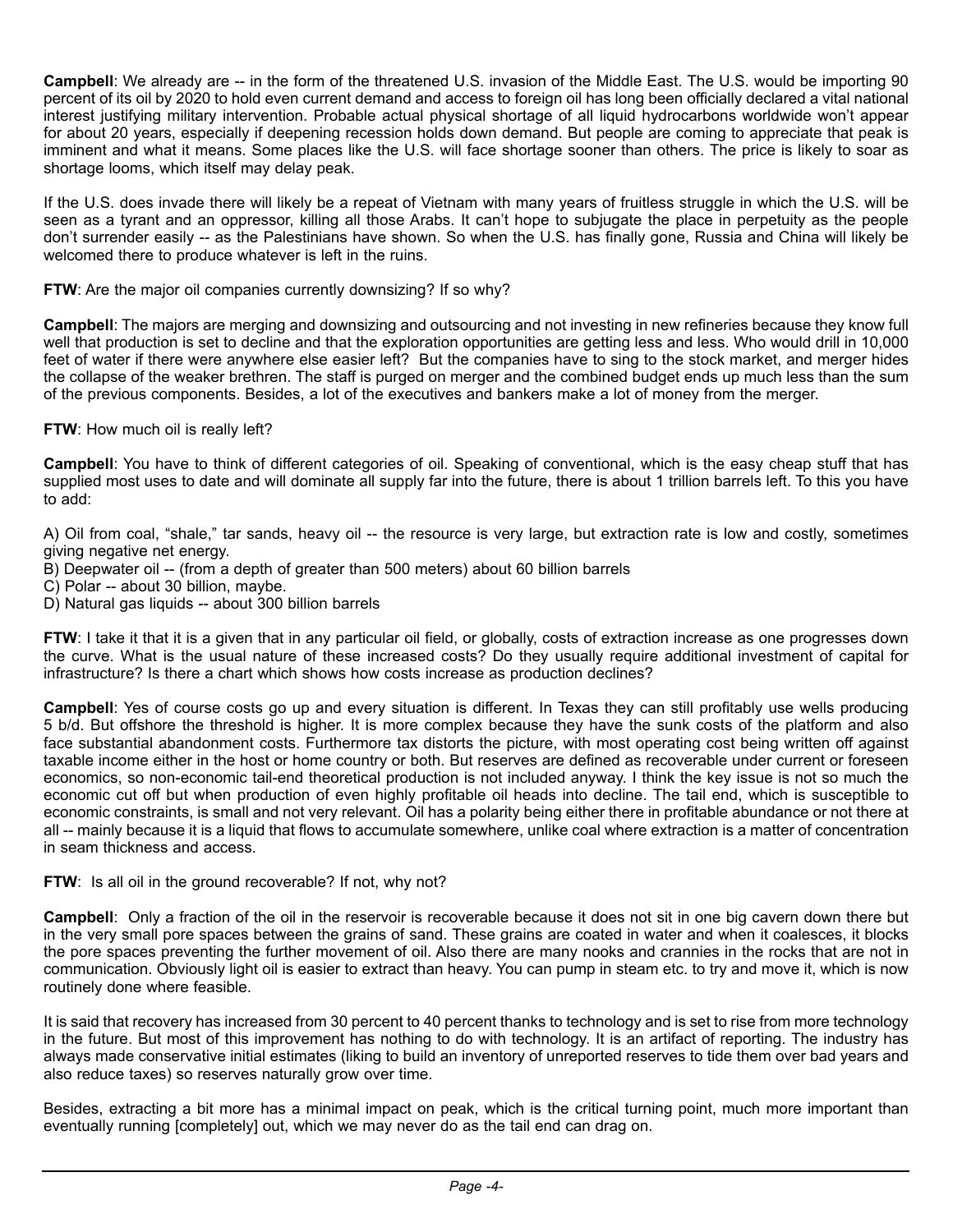**FTW**: What would you say to the people who insist that oil is created from magma, or that there's really so much that we don't have to worry?

**Campbell**: Oil sometimes does occur in fractured or weathered crystalline rocks, which may have led people to accept this theory, but in all cases there is an easy explanation of lateral migration from normal sources. Isotopic evidence provides a clear link to the organic origins. No one in the industry gives the slightest credence to these theories: after drilling for 150 years they know a bit about it. Another misleading idea is about oilfields being refilled. Some are, but the oil simply is leaking in from a deeper accumulation.

**FTW:** Will Central Asian-Caspian pipelines have an impact on the crisis? How long will it take them to come on line?

**Campbell**: There was talk of the place holding over 200 Gb [billion barrels] (I think emanating from the USGS [U.S. Geological Survey]), but the results after 10 years of work have been disappointing. The West came in with high hopes. The Soviets found Tengiz onshore in 1979 with about 6 Gb of very deep, high sulfur oil in a reef. Chevron took over and is not producing it with difficulty. But offshore they found a huge prospect called Kashagan in a similar geological setting to Tengiz. If it had been full, it could have contained 200 Gb, but they have now drilled three deep wells at huge cost, finding that instead of being a single reservoir it, like Tengiz, is made up of reefs. Reserves are now quoted at between 9 Gb and 13 Gb. BP-Statoil has pulled out. Caspian production won't make any material difference to world supply. There is however a lot of gas in the vicinity.

To put it in perspective this would supply the world for a little over a year, but it is broadly the same as U.S. potential.

It is quite possible that the Afghan war was about securing a strong point in this area. But interest in it has now dwindled along with Caspian prospects as the U.S. turns to Iraq, which does have some oil. It is curious that these two U.S. military exercises had different pretexts:

A) Afghanistan was to find the supposed architect of Sept. 11 -- in which it failed; and

B) Iraq is about a sudden and unexplained fear that it might develop some objectionable weapons that might pose a threat to someone in the future. North Korea, which already has nuclear weapons and long range missiles -- and isn't exactly a friendly place -- is not deemed a threat. The cynic can be forgiven for thinking there is some other motive for these military moves: could it be oil?

FTW: When and how was it discovered that the Central Asian reserves were much smaller than anticipated?

**Campbell**: I guess you could say over the past 24 months as the different pieces in the jigsaw fell into place. There is no single event or date, but rather an evolving picture.

**FTW**: What about replacement sources and alternative energy? Tar sands?

**Campbell**: Of course there is a range of alternatives from wind, sun, tide, nuclear, etc. but today they contribute only a very small percentage, and do not come close to matching the oil of the past in terms of cost or convenience. No doubt production from tar sands and heavy oils can be stepped up in the future but it is painfully slow and expensive, carrying also environmental costs. It will help ameliorate the decline but has minimal impact on peak. The simple solution is to use less. We are extremely wasteful energy users. But it involves a fundamental change of attitude and the rejection of classical economic principles, which were built on endless growth in a world of limitless resources. Those days are over, exacerbated by the soaring population, itself now set to decline partly from energy shortage.

**FTW**: Has anyone determined what percentage of oil is used for military purposes worldwide? If so, how much?

**Campbell**: I don't know how much is used for military purposes, but it must be considerable. The U.S. has built a huge stockpile in the Middle East for the war.

**FTW**: Is China the end game of competition for oil?

**Campbell**: Yes, China is in desperate need of imports as its own supply depletes. It has been very thoroughly explored. It will be vying with the U.S. for access to foreign oil. It is already well established in Iraq.

That is about how I see it.

[A more detailed discussion of the world oil crisis, its connections to 9-11, and its implications for the future will be contained in *FTW* Editor Michael C. Ruppert's forthcoming book, "Across the Rubicon: 9-11 and the Last Empire," scheduled for release by Feral House in spring 2003.]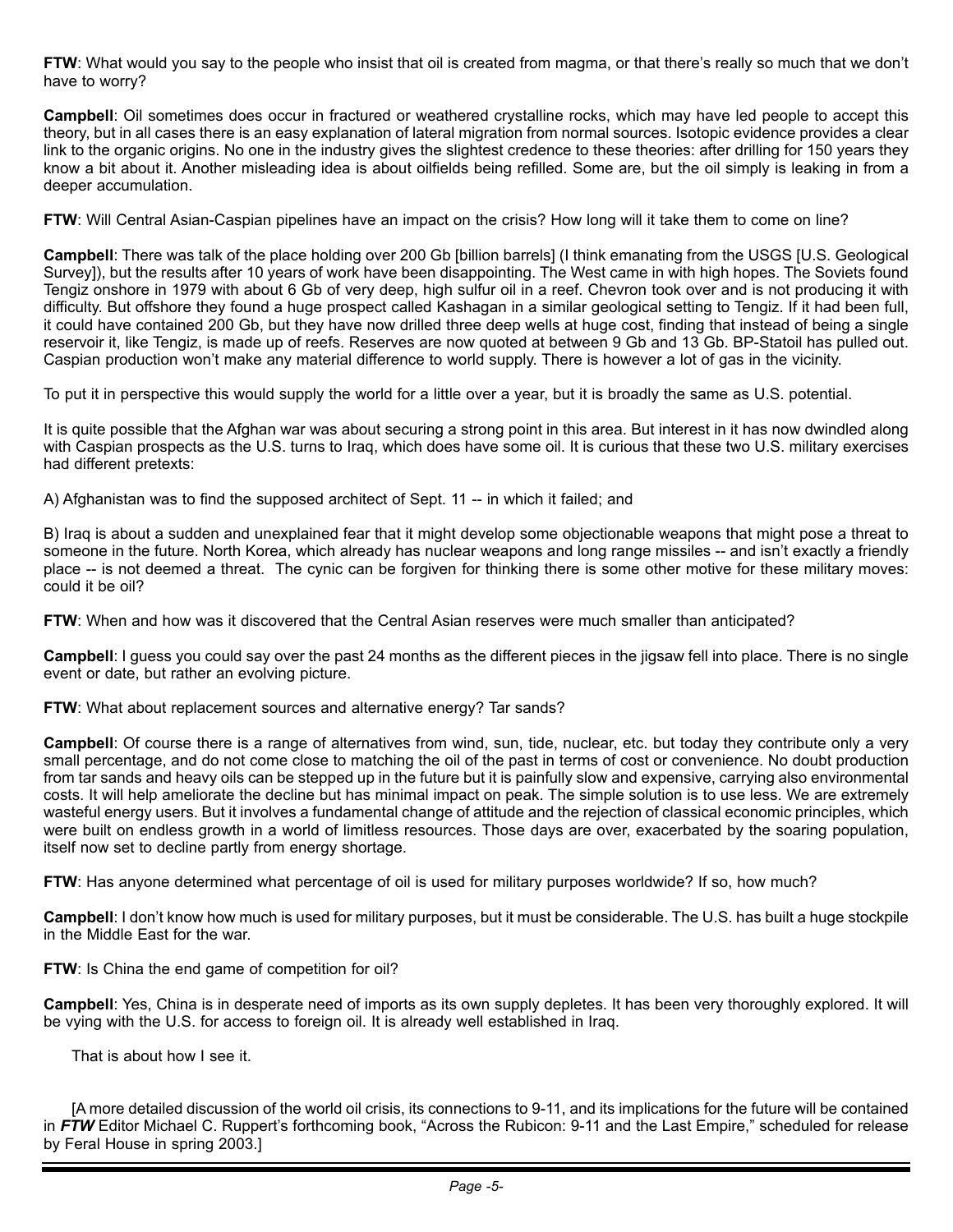#### *(continued from page 2, The Unseen Conflict)*

"Sharif Ali Bin Al Hussein, spokesman for the main Iraqi opposition group the Iraqi National Congress (INC), told Reuters in an interview that his group would open the oil sector to all companies, including the U.S. majors.

"'We would have to review all contracts which have been signed by this regime to make sure it is in the interest of the Iraqi people and not just for Saddam Hussein,' Hussein said."

Nobody is asking who controls the INC. It's a given.

The stakes are incredibly high for Russia. Major press organizations are now acknowledging what *FTW* has been saying for months. The Bush objective is to drive the price of oil down and simultaneously drive a stake through OPEC, forestalling a further and perhaps catastrophic crash in the U.S. economy. News analyses from Pravda to Fox News have foreseen that a successful U.S. invasion will result in crude oil prices of between \$12 and \$16 per barrel. Oil currently costs \$30 per barrel.

That would destroy Russia's economic recovery as it sells hand over fist its own diminishing reserves -- oil that is more expensive to produce and of a lesser quality than Mideast crude, while prices are at \$30. Iraq owes Russia \$7 billion in debt from the Soviet era.

And on Aug. 19, Russia and Iraq signed a \$40 billion infrastructure development deal, which, as reported in the Tehran Times, saw a team of Russian engineers on their way to what may soon be targets of U.S. bombing raids.

Both Russia and France have development interests in major Iraqi oil fields. The Reuters story reported, "Although [France's] TotalFinaElf has no contract, it has been earmarked by Saddam's government to develop the Majnoon and Bin Umar fields with reserves totaling 26 billion barrels. [Russia's] Lukoil has signed a contract for the 15 billion-barrel West Qurna field."

The back room deals and implied threats are getting hot and heavy. On Sept. 5, the Asia Times reported that Russia was considering an expensive trans-Siberian pipeline to service China. This would compete with post-9-11 pipeline deals that have been negotiated to send Caspian and Central Asian oil through Afghanistan for the Chinese market under U.S. control.

As *FTW* noted last month, the World Bank has opened offices in Kabul to facilitate the financing of the U.S.-backed projects. Russia's move may not be much of a threat because Russian oil is inferior to Caspian oil. Also, Russia has long passed its peak of production, which means that as time passes it will be increasingly expensive to produce. The message is clear, however, and a coalition of nations opposed to U.S. Imperial behavior could pull it off.

In the meantime Stratfor, a geopolitical analysis firm, reported that the U.S. is quietly offering a quid pro quo to Russia in the form of a trade off. If Russia will sanction the U.S. invasion, the U.S. will allow Russia a free hand in Georgia to deal with Chechen and Islamic rebels and presumably a piece of the profits from the new Baku-Tbilisi-Ceyhan pipeline project that just broke ground. It seems like a very little quid for a lot of pro quo.

And in Saudi Arabia, Foreign Minister Prince Saud al-Faisal made a second about face on Monday and once again categorically withdrew any Saudi support for the U.S. war. The timing was possibly influenced by a Council on Foreign Relations (CFR) report released today that was exceptionally critical of the Bush Administration for not cracking down on Saudi Arabia's extensive financial ties to al Qaeda. The CFR investigation, directed by Maurice "Hank" Greenberg, CEO of American International Group (AIG), was chartered by the CFR to be an intelligence analysis of terrorist financing. Greenberg, a staunch Israeli supporter, is well qualified for this task. In 1996 Bill Clinton floated his name to replace John Deutch as the director of central intelligence.

Greenberg and AIG have been connected by *FTW* in previous investigations to suspected money laundering through the Arkansas Development Financial Authority and to the drug trade. AIG's San Francisco legal office recently employed the wife of convicted Medellin Cartel co-founder Carlos Lehder.

The CFR criticism of Bush is significant for many reasons. First, it signals that the CFR is anxious to pursue an agenda that will likely result in the demise of the Saudi kingdom and the division of that country, with the U.S. simultaneously occupying both Iraq and the oil producing regions of Saudi Arabia. *FTW* predicted this scenario last month. The significance of a move that would give the U.S. military control of 36 percent of the world's oil is not lost on the rest of the world and it suggests the presence of a much deeper reality.

So flimsy are the Bush Administration's frequently changing justifications for war that the Atlanta Journal-Constitution's Jay Bookman wrote a Sept. 29 editorial called "Pax Americana," in which he openly called the U.S. an empire.

"The official story on Iraq has never made sense," Bookman wrote. "The connection that the Bush administration has tried to draw between Iraq and al-Qaida has always seemed contrived and artificial. In fact, it was hard to believe that smart people in the Bush administration would start a major war based on such flimsy evidence."

He continued to make the point that the administration had no Iraqi exit strategy because it didn't intend to leave. Period. His premise seemed to be, 'Hey, let's stop kidding ourselves. We are an empire and we should go out and act like it.'

But perhaps the most critical element of the post-9-11 landscape, which is made clear by the CFR report, is a sense of urgency held by major financial players. As *FTW* has been saying for a year now, the only way both the urgency and the frenzy and the near desperation of these moves to carve up the world's oil can be explained is with one simple concept: the world is starting to run out of oil.

Coming cataclysmic global oil and natural gas shortages are about to become very real, certainly within the next two years, to everyone on the planet. Those countries that have access to what oil remains will survive and dominate and those that do not will atrophy and disintegrate. This is a deadly game of musical chairs. It is the kind of unspoken crisis that would compel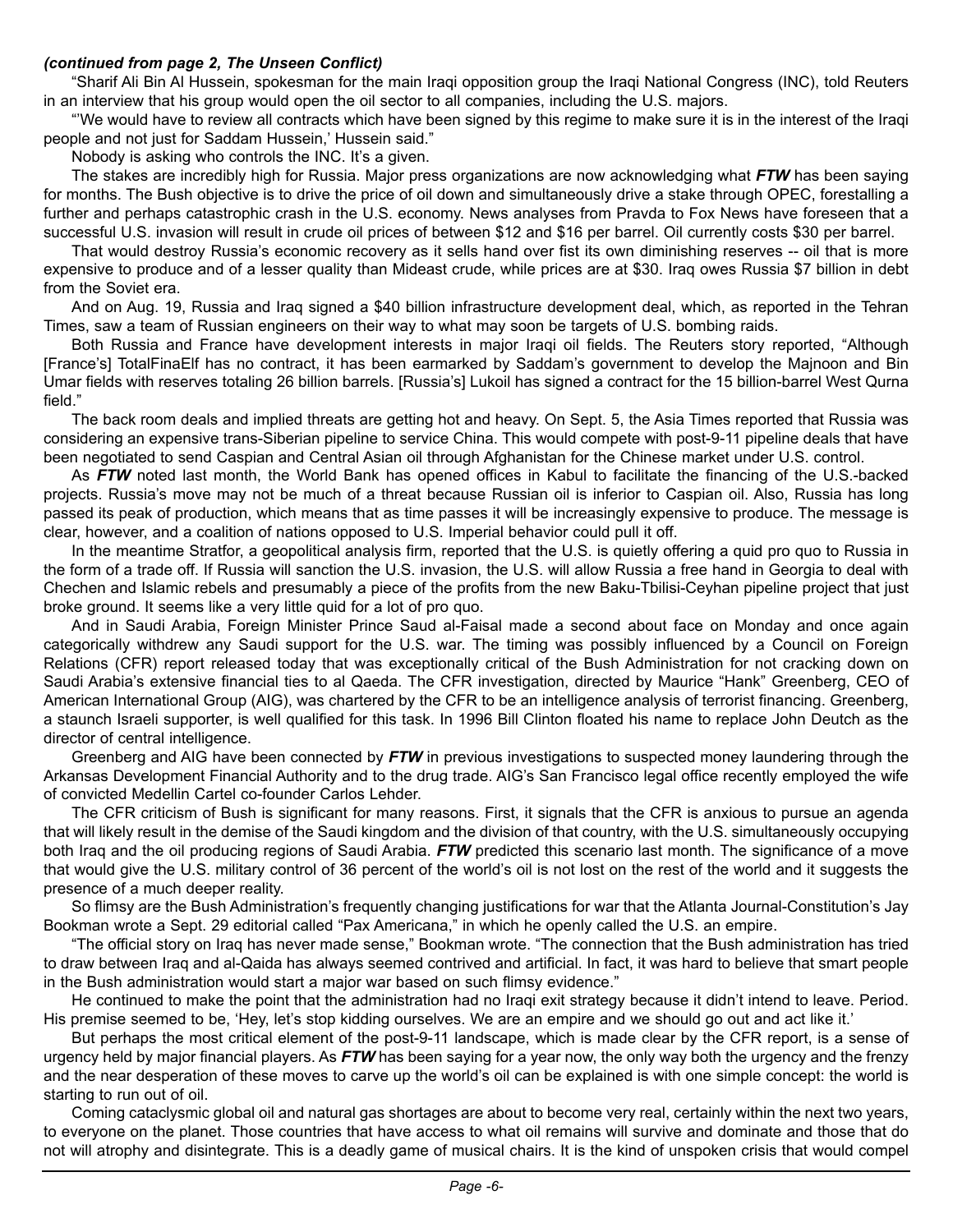the U.S. Congress to worship Caligula's horse, forget the Constitution and international law, and sell out completely.

Many have almost worshipped the progressive, seemingly unassailable credentials and leadership of Sen. John Kerry from Massachusetts, who is a possible 2004 Democratic nominee for the White House. However, many have charged him with being a privileged member of an elite ruling class. He was educated at Yale and belonged to the secretive Skull and Bones Society, of which both Bush presidents are members.

What one believes about Kerry's background is not significant. What is significant is that he voted for the use of force resolution last week without even a whimper. That vote was noticed and so were many others.

These are strange times.

Yesterday's announcement by the State Department that North Korea has a nuclear weapons program is troubling for two reasons. First, it raises all of the obvious questions about whether, if the U.S. isn't really concerned about oil, it will now drop all Iraqi plans and go invade Korea instead. They seem to be closer to building a bomb than Iraq is. But secondly and perhaps most importantly is the fact that, as reported by Stratfor, Pyongyang told the Bush Administration about the nuclear program two weeks ago. Why didn't we hear about it then?

Stratfor suggests that reason is a pending summit between the U.S. and China where one country might be traded for another. But instead it is likely the announcements earlier this year that the two Korea's might unite scares the White House infinitely more. What, then, would be the need for massive U.S. troop deployments in the former South Korea, right next to China? And isn't it also strange that a number of pipeline plans involving both U.S. and Russian companies that might go around China and make oil marketable to Japan and South Korea seem to pass through North Korea?

Go figure.

We are already being prepared for the Bush Administration's fallback position if it cannot get the war it wants, when it wants it. Yesterday, CIA director George Tenet sounded the clarion call in the last public hearing of the Joint House-Senate Intelligence Committee examining the 9-11 attacks. "Al Qaeda has reconstituted itself…It is capable of multi-theater operations." Tenet made no bones about the fact that another major attack -- one that will be very convenient for the White House -- is on the way.

The Oct. 12 bombing of a nightclub in Bali that killed many Australians has not seemed to impact widespread anti-war sentiment among the people down under. That might well be an omen for the outcome of the next terrorist attack in the U.S.

We now know that Bush et al knew enough about the last one to prevent it but did not. It has already been shown that CIAlinked members of the Pakistani intelligence service helped to fund it; that five of the hijackers received flight training at U.S. military installations; that no fighters were scrambled in time to do anything; and that President Bush lied when he said he had no idea that planes could be used as weapons. We know that it is a state secret as to whether the intelligence agencies told Bush what we now know that they knew.

I hope that this government fully understands how numerous, well-informed, now-seasoned and capable citizens will be watching an attack this time, and how quickly the worldwide networks that have formed in the last year will expose the first scintilla of untruth in the government's actions. I hope this government understands that the "sleeping giant" of the American people is beginning to stir and unite with peoples all around the world who are already awake.

But, as my dear friend Catherine Austin Fitts loves to say, "Those who win in a rigged game get stupid." And that is perhaps the most frightening thing of all.

# **Analysts: Stock Market Heading Toward Crash; Present Rally Called 'Comic Relief'**

by Joe Taglieri, *FTW* Staff

Oct. 23, 2002, 16:30 PDT (FTW) -- The Dow Jones Industrial Average will plummet 50 percent within six months and several years from now will trade below 1,000, according to Wall Street research firm Elliot Wave.

The Dow closed today at 8,494.27, up more than 1,000 points since the end of September. But a CBS MarketWatch report by columnist Thom Calandra warns that Elliot Wave's forecast will prove correct, and the rally will be remembered as "comic relief on a battered fiscal stage."

"By far the greatest threat facing the United States in the next three to five years is a deflationary depression," the Georgia firm's senior analyst Steve Hochberg told Calandra. "The mere mention of this elicits a reaction of either total disbelief or complete derision from most mainstream analysts. We certainly understand that initial reaction, because a deflationary depression is so rare. But the evidence for just such an occurrence now is overwhelming, in our estimation."

Robert Prechter, Elliot Wave chief, pointed to several signals indicating the first phase of a deflationary depression has begun. He mentioned the rapid decline of the stock market this year, and a large drop in bank lending to corporations.

"The last major area will be a fall in real estate," Prechter told Calandra during a video interview. "And my guess is that the real estate frenzy we saw this summer was a replay of the stock frenzy we saw in the first quarter of 2000." He noted the real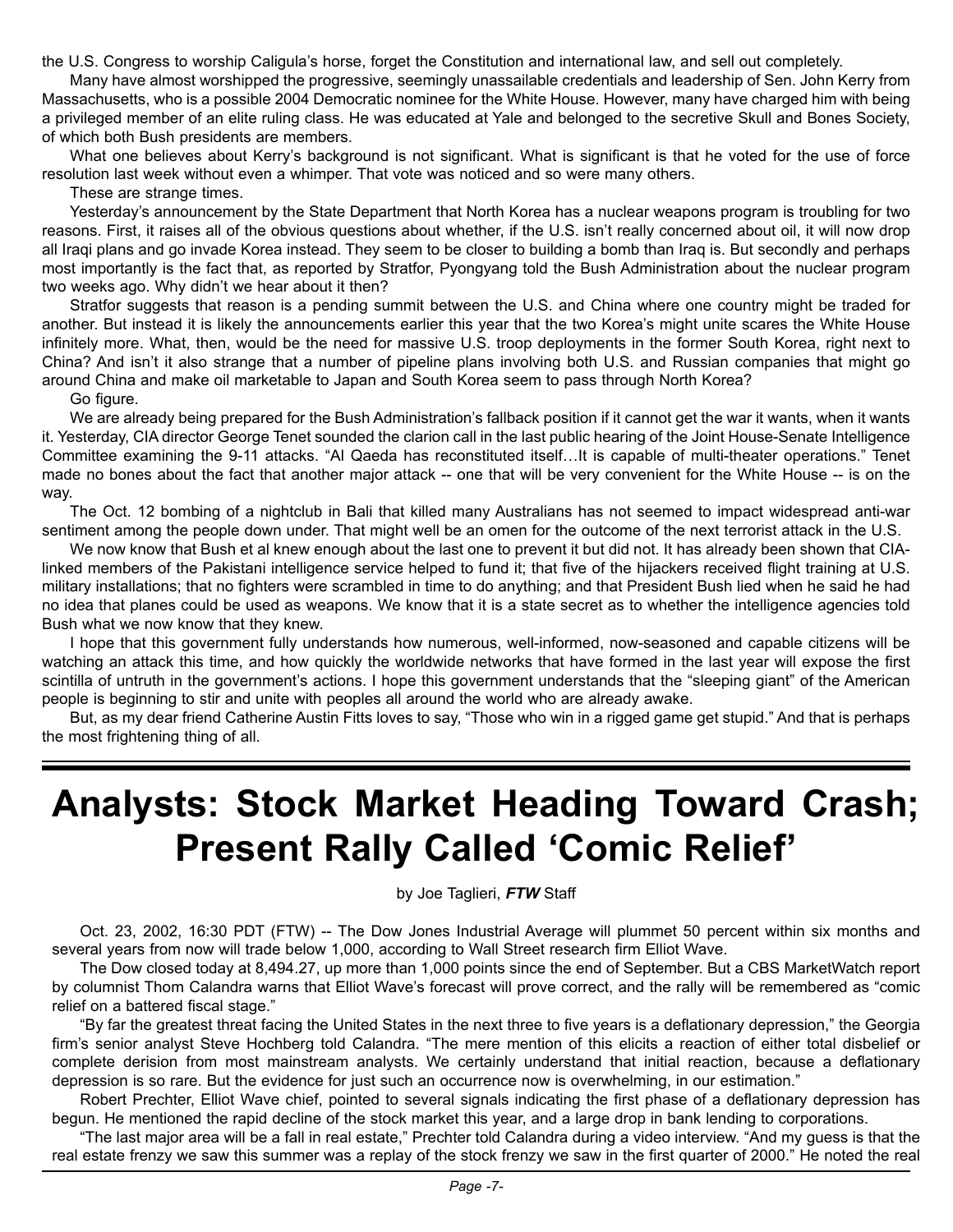estate market historically has peaked within two years of a stock market peak.

The recent rally also fits a historic trend. Since the end of World War II the market has spiked upward during election years, notably in the month prior to a November election day.

However, this is definitely a short term phenomenon subject to the overall economic context of a given point in time.

"The important point is that this is a bear-market rally and that the advance will be completely retraced," said Hochberg.

Stan Chadsey, a New York-based money manager, had a similar take on today's economic climate. "The reason the market has really had an upswing…is that primarily, it has been oversold," he told *FTW*. "Over the previous several weeks a lot of news came out that depressed investors."

Chadsey said that news included the uncertainty surrounding the push toward a U.S. invasion of Iraq, and corporate scandals centered around the breakdown in the financial reporting system. "All of those things made people very pessimistic and therefore there was a lot of selling," he said. "That got somewhat overdone, and I think we saw an adjustment."

Late last week hedge fund Beacon Hill announced massive losses. The company lost 54 percent of its investors' capital, totaling more than \$400 million in only a few months.

Powerhouse investment bank JP Morgan is also reported to be on shaky ground, adding to the atmosphere of uncertainty on Wall Street. The company last month reported a 91 percent drop in earnings and holds \$26 trillion of the \$110 derivatives market.

Standard & Poor's downgraded JP Morgan's credit rating and lists the company as a risk for more downgrades.

MSN Money Markets Editor Jim Jubak in an Oct. 9 column constructed a "disaster scenario" based on JP Morgan's recent downgrades and its massive holdings in derivatives.

"The downgrades are enough to encourage some oF JP Morgan's customers to take their business elsewhere," wrote Jubak. "That -- plus the other big problems at the bank that are part of the general carnage among investment banks and its portfolio of bad telecommunications loans -- takes another bite out of earnings; which leads to a further credit rating downgrade; which leads to more earnings declines; which leads to more credit rating downgrades."

During this process, wrote Jubak, JP Morgan would discover it has more at risk in derivatives than cash. At this point "something bad happens," and "whether it's an outright failure or simply a near-failure that requires a Federal Reserve-led buyout, the event would certainly send shock waves through the financial markets," Jubak wrote.

He cautioned that the scenario outlined above would be too orderly and predictable to lead to an all-out market crash. Only an "irrational and unpredictable event" that calls into question the basis of the market's operation would have such a disastrous effect. [Ed. Note: *FTW* has been calling into question the basis of the market's operation since it's inception in 1998.]

According to Jubak, a JP Morgan collapse is not as dangerous to the market's survival as mounting investor fears. This fear is what many analysts cite as the primary force driving the present stock market deflation, and as far as Elliot Wave sees things, a coming depression.

#### **Democrats Twice As Likely to Die In Crashes**

# **Was Paul Wellstone Murdered?**

- History Suggests It
- Crash Inconsistencies Suggest It
- Many, Including Some Members of Congress, Believe It

by Michael C. Ruppert

Nov. 1, 2002, 15:00 PST (FTW) -- The air crash deaths of Sen. Paul Wellstone, his wife, daughter, three staff members and two pilots at approximately 10:25 a.m. on Oct. 25 in Eveleth, Minn. has given rise to the widespread belief -- shared by at least two members of the House of Representatives who spoke on condition of anonymity -- that the crash was a murder.

Just as important as the known details of the crash, in many cases contradicting mainstream press reports, is the fact that the belief is so widely held. It says something about America that cannot and should not be ignored.

#### **A HISTORY TOO FULL OF COINCIDENCES**

From a historical standpoint Democrats are twice as likely to die in air crashes as Republicans. Frequently, those who have died were known to have been either involved in the investigation of covert operations or to have taken highly controversial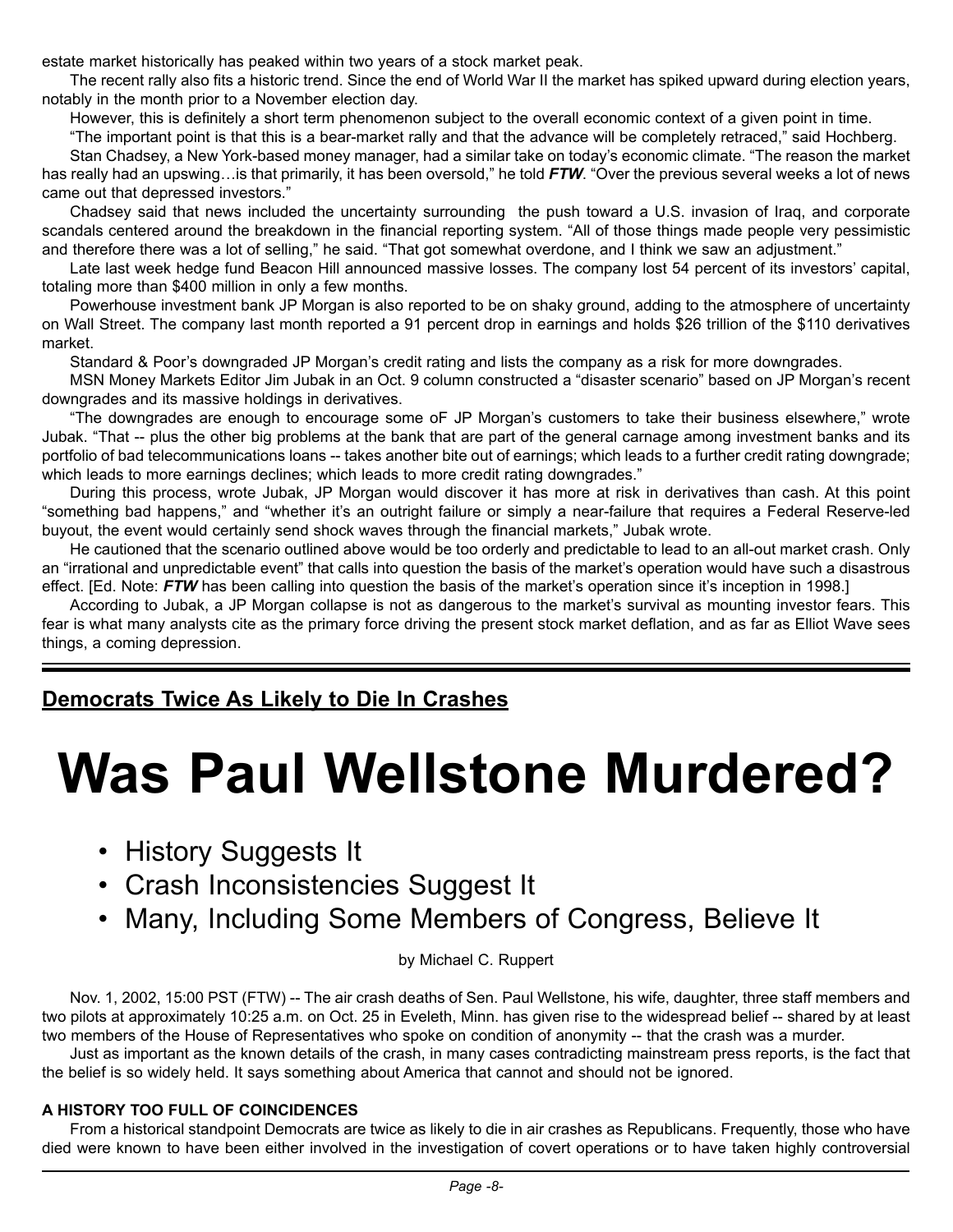positions in opposition to vested government interests.

Sam Smith of the Progressive Review (www.prorev.com) published an Oct. 25 story titled "Politicians Killed In Plane Crashes." For his source he used a wonderful database found at http://politicalgraveyard.com. Of 22 air crashes involving state and federal officials, including one ambassador (Arnold Raphael) and one cabinet official (Ron Brown), *FTW* found that 14 (64 percent) were members of the Democratic Party and 8 (36 percent) were members of the Republican Party. If the list was limited to only elected members of Congress, the total was eight Democrats and four Republicans.

Six of the fatalities occurred during election campaigns. Of those, four were Democrats and two were Republicans. Maybe Democrats can't afford the same type of planes that Republicans can. That certainly was not the case with Paul Wellstone who was killed in a Beechcraft King Air 100, twin turboprop. The King Air is a favorite of many politicians and is widely regarded as the "Cadillac" of twin-engined propeller driven airplanes. The state of Minnesota owns two of them. And as *FTW* reported in October 1999, a Beechcraft King Air owned by the state of Texas was a personal favorite of then-Gov. George W. Bush. That particular King Air had a sordid past however. It had previously been owned by the legendary drug smuggler Barry Seal. (The Associated Press picked up our story of the plane's history). To read our story on the Bush/Seal airplane connection, please visit: [http://www.fromthewilderness.com/free/ciadrugs/W\\_plane.html.](http://www.fromthewilderness.com/free/ciadrugs/W_plane.html)

Several names on the list are readily connected to intrigue.

Rep. Hale Boggs, D-La., was killed in 1972 and had been an outspoken member of the Warren Commission investigating the assassination of JFK. Various sources reported that he had openly expressed doubts about the commission's findings.

Rep. Jerry Litton, D-Mo., was killed while campaigning for a U.S. Senate seat from Missouri nearly two months before the 1976 election. This was exactly the same fate that was to befall Missouri Democratic Gov. Mel Carnahan 24 years later.

Rep. Larry McDonald, D-Ga. and the national chairman of the John Birch Society and creator of a private intelligence operation called Western Goals, was killed on KAL 007 after it had mysteriously veered off course on a flight to South Korea and ventured several hundred miles into Soviet territory. The plane was shot down by the Soviet air force. At the time, McDonald's Western Goals was being exposed in an LAPD intelligence scandal linked to massive domestic spying, the CIA and covert operatives like Gen. John Singlaub.

Rep. Larkin Smith, D-Miss. was killed in a private plane crash in 1989. At the time he had been working with veterans of U.S. Army Special Forces looking into the deaths of five Green Beret colonels, all of whom had been connected to a covert CIA drug operation known as Watchtower. [Details of Smith's death are included in the *FTW* package "The Tyree Papers."]

Secretary of Commerce Ron Brown, a Democrat, was killed in a plane crash in Croatia on April 3, 1996. There are many unresolved mysteries with this incident, not the least of which is a color photograph of a post mortem Brown, which is frequently displayed by comedian/activist Dick Gregory, clearly showing a bullet wound in the back of his skull.

John Tower, a recently retired Republican senator from Texas known for his heavy drinking, was writing a book about the Iran-Contra affair when he was killed in a plane crash in 1991. Tower had reportedly been extremely unhappy when he had been denied an appointment as secretary of defense by President George Herbert Walker Bush. Tower had also been the chairman of a Reagan-appointed independent commission investigating Iran-Contra.

#### **THE WELLSTONE CRASH**

Perhaps no member of the Senate ranked higher on the Bush Administration's enemies list than Minnesota Democrat Paul Wellstone. And the enmity goes back years to when Bush's father was president. The Nov. 4 issue of Time recounts an encounter between Wellstone and the elder Bush after which he referred to Wellstone as "this chickenshit." And it is known that there has been at least one prior reported attempt on Wellstone's life.

In the months before his death Wellstone had voted against several key Bush agendas including Homeland Security, the Iraqi use of force resolution and many of Bush's judicial nominees. In a Senate controlled 50-49 by the Democrats, Wellstone was perhaps the single one-man obstacle to Bush's fervent and stated desire to secure passage of the Homeland Security measure prior to a U.S. invasion of Iraq.

When the Senate reconvenes after the Nov. 5 election the balance will be 49-49 with one independent, Sen. Jim Jeffords of Vermont. Jeffords has been caucusing with the Democrats. If there is a tie vote, Vice President Dick Cheney, as president of the Senate, will decide the outcome.

Of special interest now is the Missouri Senate race, where the victor will be seated immediately after the election. Jean Carnahan -- whose husband Mel was killed in a similar plane crash two years ago -- seeks to hold on to a seat she gained by filling in for her husband after his death just days before the 2000 election. Under Missouri law, because of the death, the seat is only legally occupied until a new election is held.

So what happened to Paul Wellstone?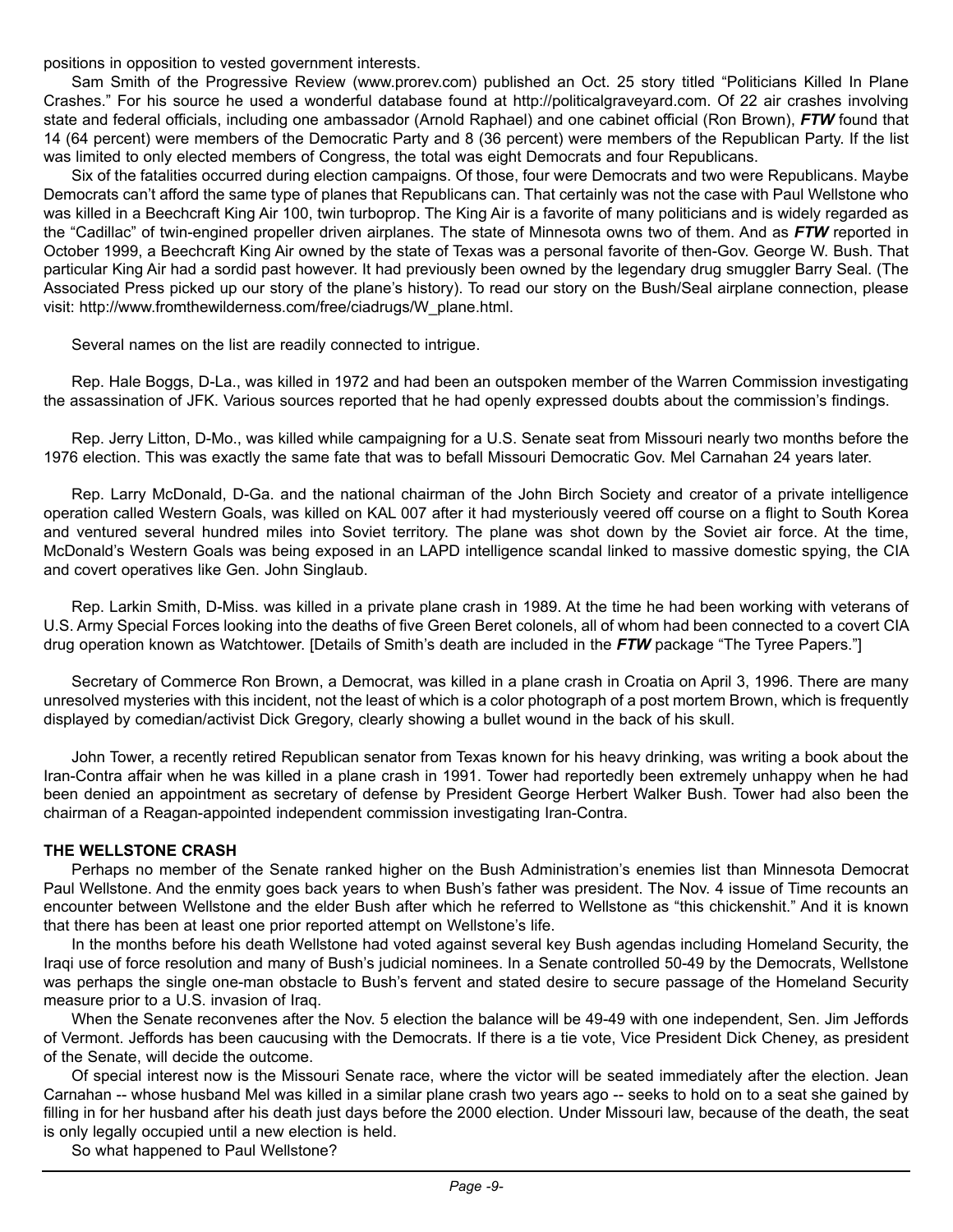A check of more than 50 of the world's leading news organizations three days after the Wellstone crash left one clear impression: the crash had been caused by "freezing rain and snow," limited visibility, and likely icing of the wings. One CNN report on Oct. 24 described the plane as flying in "snowy, frozen rain."

None of these conditions, which did not exist as just described, had anything to do with the crash.

Icing can be ruled out for a number of reasons. First, as reported in the St. Paul Pioneer Press on Oct. 29, "Another pilot who landed a slightly larger twin engine plane at the airport on Friday, a couple of hours before Wellstone's plane crashed, said in an interview that he experienced no significant problems.

"Veteran pilot Ray Juntunen said there was very light ice, 'but nothing to be alarmed about. It shouldn't have been a problem.'

"He said he ran into moderate icing conditions at 10,000 feet and requested permission to drop to 5,000. At that altitude, he had only light icing. When he dropped to 3,400 feet, to begin his approach, 'the ice slid off the windshield,' he said.

"According to the NTSB [National Transportation Safety Board], Wellstone's pilots received warnings of icing at 9,000 to 11,000 feet and were allowed to descend to 4,000 feet. Juntunen said he was able to see the airport from five miles out, and another pilot landed a half-hour later and told him the clouds were a little lower, but still not bad."

Various local press reports state that the weather conditions at the time of the crash were overcast, with visibility of three miles and a ceiling of 700 feet.

An argument that the weather worsened immediately after these two pilots landed and before Wellstone crashed is belied by the fact that a contemporaneous Doppler weather radar map of the region obtained by *FTW* from the National Weather Service shows no major storm activity and the same basic conditions as reported previously.

To further clarify this, *FTW* interviewed a retired commercial airline pilot who still maintains full current FAA certifications. The pilot, who asked not to be identified by name, provided *FTW* with copies of his pilot's license, his current FAA medical certificate, and his gold membership card in the Airline Pilot's Association.

Upon reviewing the radar map he stated that there was nothing inherently dangerous in what he saw depending upon what



(Note: Image shows time in GMT. Duluth, MN is GMT -6.)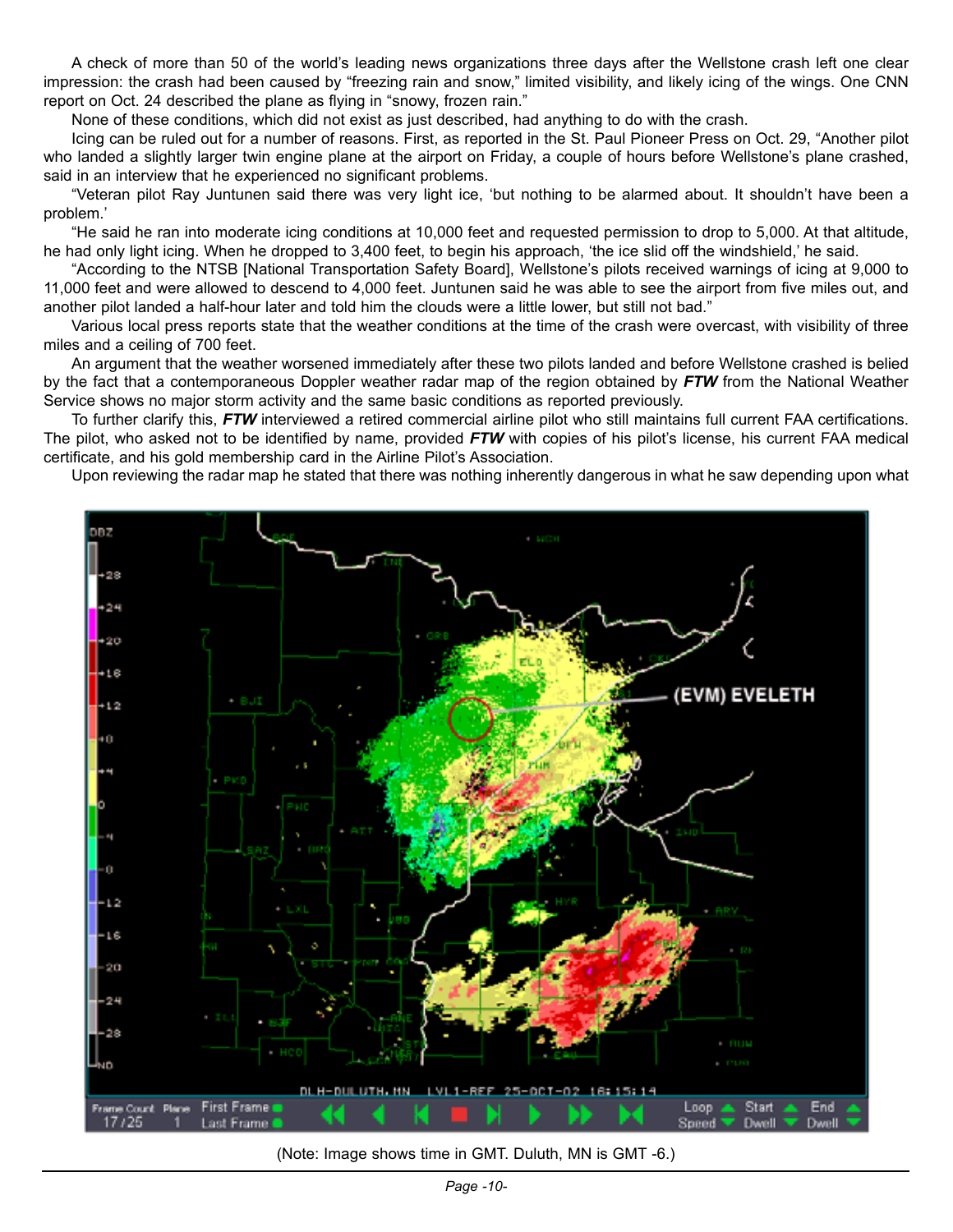additional conditions might be prevalent at the time like ceiling and visibility. When advised that the reported visibility was three miles with a ceiling of 700 feet he stated, "That shouldn't be any problem, especially if you have planes taking off right before and even at the time of the crash."

In various press reports the King Air was described as an excellently powered aircraft, and that de-icing equipment was standard.

And the Pioneer Press reported on Oct. 26 that Gary Ulman, the assistant manager of the Eveleth-Virginia Municipal Airport, "jumped into his own private plane and took off in search of the missing aircraft" after noting the Wellstone plane's delayed arrival. Therefore, the icing conditions could not have been a contributing factor in the crash, or else the airport manager would not have taken off.

What has been disclosed by various local press sources, including stories in the Oct. 28 and 29 Pioneer Press, is the following:

The plane, although it was required to have only one, had two fully licensed commercial pilots. The lead pilot had 5,200 hours of flying time and the highest possible certification. No physical problems had been reported with either pilot;

The plane was not required to and did not have either a flight data recorder or a cockpit voice recorder;

- Wellstone's plane had notified the Federal Aviation Administration (FAA) that it was on approach to the airport and had activated the runway lights;

The time from the last radio contact with the FAA when everything was normal until the crash was approximately 60 seconds;

The pilots -- as is standard procedure for unmanned airports -- had sent a radio signal from their airplane to equipment at the airport which turned on the runway lights and activated a directional beacon that would align the plane with the runway. [Note: The Eveleth airport was not equipped with a more sophisticated remotely activated instrument landing system that would have provided feedback to the pilots on speed, rate of descent and above ground altitude];

The FAA found that "an airport landing beacon, owned and maintained by the state...[was]...out of tolerance Saturday and was retesting Sunday." This was later confirmed by the acting chairwoman of the NTSB, Carol Carmody; [Note: According to the NTSB web site Carmody formerly worked for the Central Intelligence Agency.]

The runway selected ran directly east to west and that Wellstone's plane was on final approach from the east;

- According to FAA records as reported Oct. 29 in the WWorkers Daily, at 10:19 a.m. at an altitude of 3,500 feet the plane began to drift away from the runway toward the south;

According to the same source, the plane was last sighted at 10:21 a.m. flying at 1,800 feet;

Wellstone's plane was found approximately two miles south of the eastern half of the runway, facing south. [Early press reports placed the crash site at between two and seven miles east of the runway. Subsequent television reports, accompanied by maps, placed the crash site at this location. *FTW* is continuing to investigate the exact location of the crash site.];

The propellers were turning at the time of the crash;

The angle of impact was 30 degrees (extremely steep), indicating the plane was out of control;

The wing flaps, which should have been fully extended for landing were only extended to 15 degrees (a setting used for initial approach descent)

The plane had been traveling at approximately 85 knots.

One quote from the Pioneer Press is interesting. "Radar tapes indicate the plane had descended to about 400 feet and was traveling at only 85 knots near the end of its flight. It then turned south, dove at an unusually steep angle and crashed."

Aside from the aircraft's sudden change in direction and the setting of the flaps, the airspeed is perhaps the most intriguing known element in the crash. A number of factors, if the data which had been released by the NTSB is to be believed, indicate that the Wellstone plane stalled just before crashing. A stall usually occurs when an aircraft's nose is raised too steeply for the throttle setting of the engine.

One account of a King Air's stall characteristics can be found at [http://www.ainonline.com/Features/Pilotreports2000/AIN\\_](http://www.ainonline.com/Features/Pilotreports2000/AIN_pr_kingair.html) pr\_kingair.html.

This text described a situation where the stall warning horn (an alert that warns if airspeed is too slow) was activated under landing conditions (gear down with full flaps) at 85 knots. This writer has been in several small aircraft and experienced the noise. It is intentionally loud, distracting and unmistakable. The account stated that the actual stall did not occur until the aircraft being tested reached 69 knots. That's 16 knots slower than what was reported.

Other factors like the plane's total weight and center of gravity might have changed these outcomes. The FAA lists the standard approach speed for a King Air B 100 (the type carrying Wellstone) as 111 knots. Therefore the crash speed was significantly below the recommended approach speed which is generally estimated at 1.3 times the manufacturer's listed stall speed.

The fact that the plane's flaps were extended only 15 degrees would have raised the stall speed.

#### **SPECULATION**

This writer has spoken to several pilots who have flown high-risk covert missions for the CIA or the Department of Defense. One of them related to me once that it would be easy to cause an aircraft to fly right into the ground by recalibrating the airport's IFR approach equipment and resetting the altitude. In fact, such a scenario was used in the movie Die Hard II.

But the Eveleth airport was equipped with only a directional beacon to line the plane up with the runway. It has already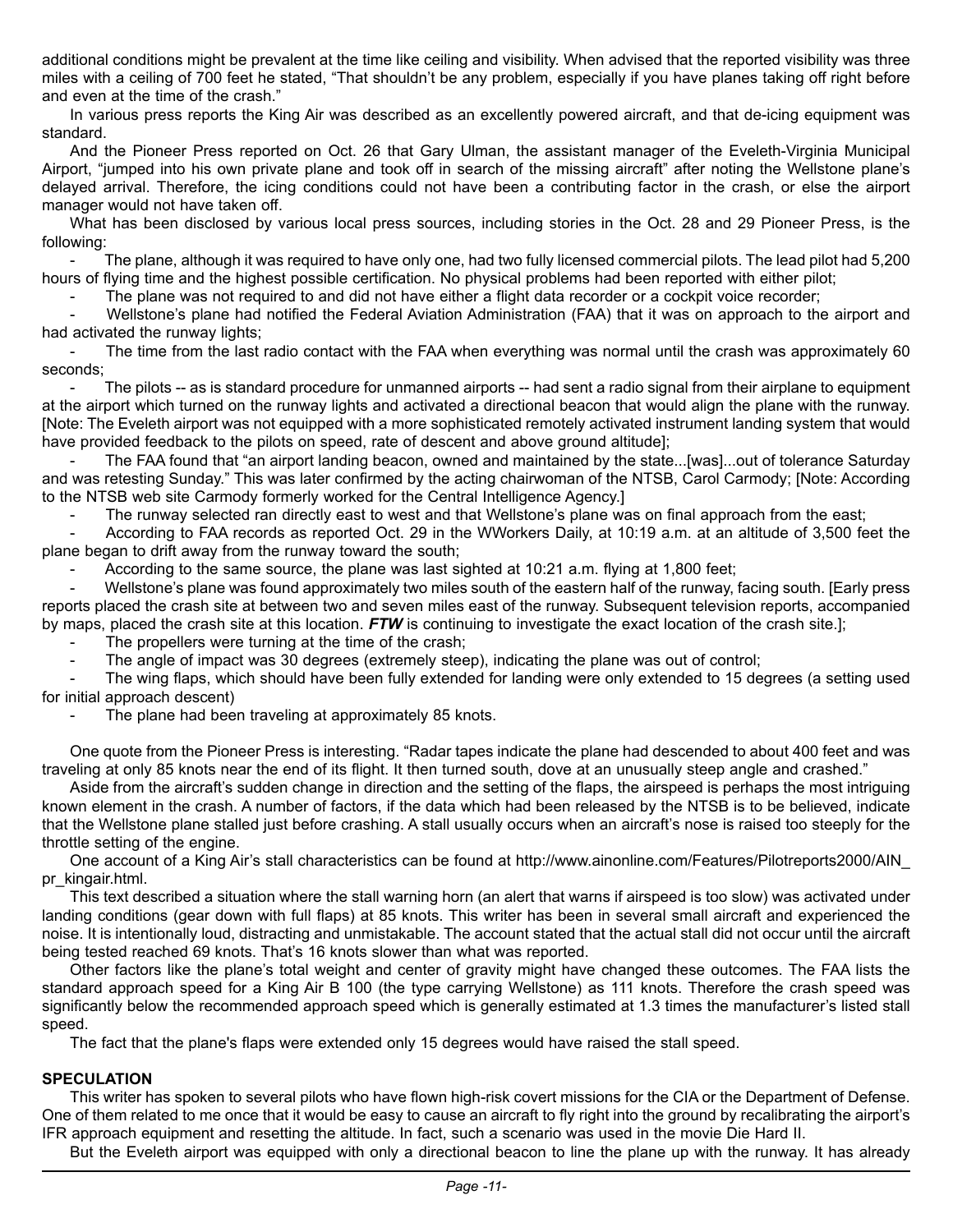been established that this equipment was not "properly calibrated" and yet there are no reports of any deviations by either of the two pilots who landed safely shortly before the crash. That might have been what caused Wellstone's plane to veer off to the south.

Several press reports have described small hills around the airport.

Given that the ceiling was only about 700 feet and the plane's rate of descent would have been between 300 and 500 feet per minute, it is possible that the plane emerged from the clouds close to the ground and the pilots, seeing that they were off course, initiated a sharp left turn toward the south to initiate a go-around. They would not have turned right because that would have taken them at an angle over the center of the runway, something pilots are trained not to do to avoid collisions.

From this point, answers are hard to come by. A physical examination of the crash site might reveal a large hill that would have been immediately in front of the aircraft when it emerged from the clouds. *FTW* has not found any press reports that address this point.

An imminent head-on crash into a hillside would have prompted a "Hail Mary" yanking back of the control yoke and an instant move to full throttle. *FTW* has seen no press reports indicating the throttle settings of Wellstone's plane -- only statements that the propellers were turning.

Mechanical sabotage of flight controls that would only be triggered under certain conditions or an incapacitating gas might also offer explanations as to why a stall warning horn was not responded to. King Airs have pressurized cabins.

There are many questions, but the circumstances of the crash, as known thus far, do not lead to conclusions of pilot error, mechanical failure or bad weather. What does that leave? It leaves us with three dead Democratic senatorial candidates (Litton - 1976, Carnahan - 2000, and Wellstone - 2002) who all died in small private airplanes just days before critical elections.

#### **ARGUING WITH BLITZER OVER THE DEATH OF A KNOWN TARGET**

Many experienced internet researchers, especially post-9-11, understand the importance of immediately securing local press reports and eyewitness statements to pivotal events in the moments after they occur. Several keen observers were able to transcribe the following live dialogue between an on-the-scene reporter and CNN's Wolf Blizter.

**Reporter:** There is no evidence that weather had anything to do with the crash.

**Blitzer:** But the plane was flying into some sort of ice storm, was it not?

**Reporter:** There is no evidence that the weather had anything to do with the crash.

According to these observers CNN immediately cut away from the on-scene reporter who was not heard from again. Other watchers noted a crawl along the bottom of the screen which, they said, ran only one time, "Weather not a factor in crash."

Yet the stories currently posted on the CNN site still suggest that the crash was caused by bad weather and icing.

Paul Wellstone had been a target of an assassin once before. He was strident opponent of Plan Colombia, a U.S. military aid package which involves massive aerial spraying of lands believed to be growing cocaine and the use of private military contractors employed by companies like DynCorp. Wellstone had traveled to Colombia to evaluate the program.

Shortly after his arrival on Dec. 1, 2000, as reported by a number of news sources including the AP, a bomb was found along his route from the airport. Although the State Department later downplayed the incident, the general opinion was, and remains, that as an outspoken critic of CIA and covert operations, Wellstone had indeed been a target.

Those suspicions gained credibility the next day when Wellstone and his staff were sprayed with glyphosate, a chemical that has been routinely documented as the cause of a variety of illnesses in the local population. It has left certain regions of Colombia, as one native put it, "Without butterflies or birds."

One anonymous author, using the pen name Voxfux, actually predicted Wellstone's assassination in spring 2001. The story can be read at www.voxnyc.com. In that missive the author predicted, "If the death occurs just prior to the midterm senatorial elections, expect it to be in a state with a close race. Expect a 'Mel Carnahan' style hit."

#### **INSIDE SOURCES**

*FTW* was able to receive comments on the crash from two Democratic members of the House of Representatives. Both, who spoke on condition of anonymity, stated that they believed that Wellstone had been murdered.

One said, "I don't think there's anyone on the Hill who doesn't suspect it. It's too convenient, too coincidental, too damned obvious. My guess is that some of the less courageous members of the party are thinking about becoming Republicans right now."

It is a rare occurrence when this writer refers to a quote from an unnamed CIA source. I have demonstrated in at least four interviews with the staffs of both the Senate and House Intelligence committees established that I know sources who have worked for the CIA in some very nasty covert operations.

The day after the crash I received a message from a former CIA operative who has proven extremely reliable in the past and who is personally familiar with these kinds of assassinations. The message read, "As I said earlier, having played ball (and still playing in some respects) with this current crop of reinvigorated old white men, these clowns are nobody to screw around with. There will be a few more strategic accidents. You can be certain of that."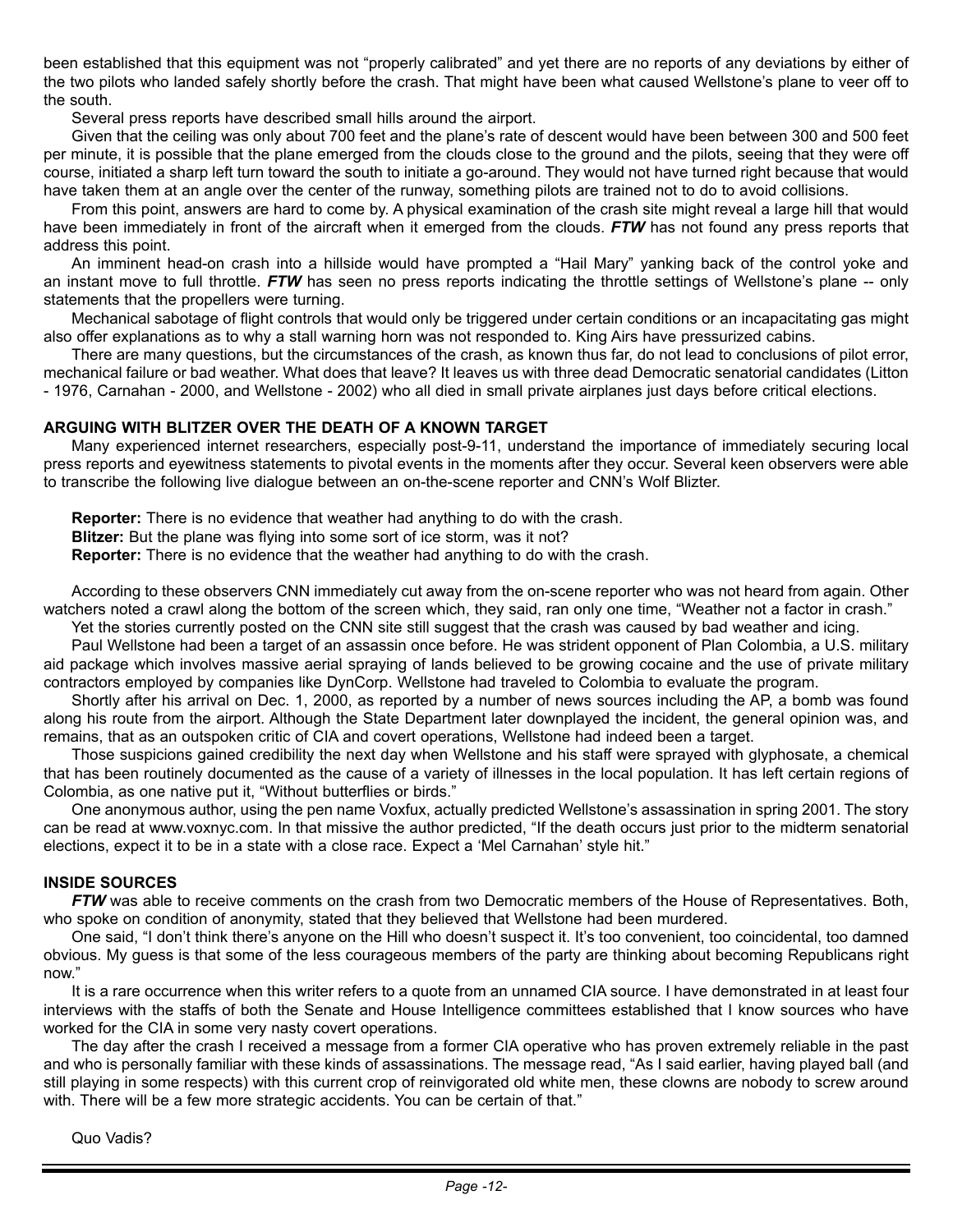# **Lawsuit Challenges McKinney Primary Defeat**

#### by Joe Taglieri, *FTW* Staff

Nov. 1, 2002, 17:30 PST (FTW) -- Voters in Georgia's 4th Congressional District filed a federal lawsuit Oct. 4 that disputes Rep. Cynthia McKinney's defeat to Denise Majette in the Aug. 20 Democratic primary.

The suit's court filing contends the central issue in the case is that Republicans carried out an organized effort which resulted in "malicious crossover voting," where a disproportionate amount of Republicans from DeKalb and south Gwinnett counties voted in the Democratic primary.

Georgia uses an "open" or "blanket" primary system, where voters have a choice as to which party's race they participate in.

However, the plaintiffs' lead counsel J.M. Raffauf said, "The issue here is whether there was what we call a malicious crossover. That is, put the blanket open primary aside, can one party interfere in another party's primary? This is the first time that I've ever known there to be a planned crossover, or a crossover that was promoted by people of the opposing party."

Raffauf's complaint, filed in U.S. District Court in Atlanta, cites the Voting Rights Act of 1965, the 14th and 15th amendments to the Constitution, and a recent Supreme Court decision as the legal basis for the suit.

In 2000, the Supreme Court with a 7-2 decision stuck down a California proposition that established an open primary system. The court held the state's open primary for that election year was illegal and unconstitutional, "permitting nonparty members to hijack the party."

Defendants named in the suit are the Georgia and DeKalb Republican parties, the Georgia Democratic Party, Majette, Georgia Secretary of State Cathy Cox, and the DeKalb and Gwinnett election supervisors.

Republican strategist Mark Davis candidly admits to organizing a crossover effort for the 4th District race . But according to Georgia law, he said, there was nothing illegal about it.

"Number one, it's an open primary state, and there's absolutely nothing illegal or immoral about choosing which primary you want to cast your vote in," said Davis. "What's good for the goose is good for the gander, you really can't have it both ways."

Davis claimed Majette's victory over five term incumbent McKinney was indeed largely the result of his and other Republicans' organized effort promoting the crossover vote. According to Davis' analysis of the race, nearly 24,000 crossover votes were cast for Majette, who topped McKinney by 19,554 votes overall.

McKinney won 61 percent of Democratic votes totaling 49,058. More than 50 percent of Majette's 68,612-vote total came from Republicans or registered Democrats who tend to vote Republican.

Another key component to the lawsuit is the allegation that election results indicate a "racially polarized bloc vote." The court filing states, "The result was that the white bloc vote, of both Republicans and Democrats, in the Democratic primary greatly diluted the black Democratic vote, rendering it impotent."

Theresa Roseboro, an attorney representing Majette, said Georgia's election system has been approved by the Justice Department, so "the system that Georgia has of inviting people to come to the polls and select the ballot of the party that they would like to vote in for purposes of that election cycle absolutely does not violate the Voting Rights Act."

Responding to the suit's charge of racial polarization, Davis said, "How can you claim that we were behaving like racists when we crossed over to vote for another black female?" According to Davis, voters chose between Majette, "a moderate who was educated at Duke and at Yale," and McKinney, "a whacko liberal who was educated at UC Berkeley."

But Linda Dubose, one of five black voters from the 4th District listed as a plaintiff in the suit, said McKinney's defeat had the effect of disenfranchising blacks. "The result of the primary is that our candidate will not be on the ballot," she said. "And there's something wrong with that because we, the Democratic voters of the 4th Congressional District, chose Cynthia McKinney, and yet she's not going to be on the ballot."

Dale Ranta, the DeKalb GOP chairman, echoed Davis' "what's good for the goose" comment, saying Democrats have crossed over into Republican primaries for decades. He also said the DeKalb and Georgia Republican parties never officially promoted crossover for the 4th District race.

"Our message had been throughout the time before the primary for all Republicans to vote in the Republican primary," said Ranta, "We've been on television, on radio, and in print form saying exactly that same message. Maybe if Ms. McKinney spent more time keeping all of her constituents happy, she wouldn't have had that problem," said Ranta.

In addition to Republican culpability in the alleged sabotage of the Democratic primary, Dubose also pointed a finger at the Georgia Democratic Party. "The Democratic Party didn't decide to step up to the plate and stand for itself, to stand for the fact that the party has been violated," she said. "We're not hearing any outcry from anybody except black voters from the 4th District as individuals. I don't know why there isn't a greater concern all the way up through the entire party because if the Republicans can do it once, they can do it again.

"We don't need to think that the Republicans like us. They haven't in the past, and they don't now. That's not what happened," Dubose continued. "They were shrewd. And there's something wrong with the system that allows their shrewdness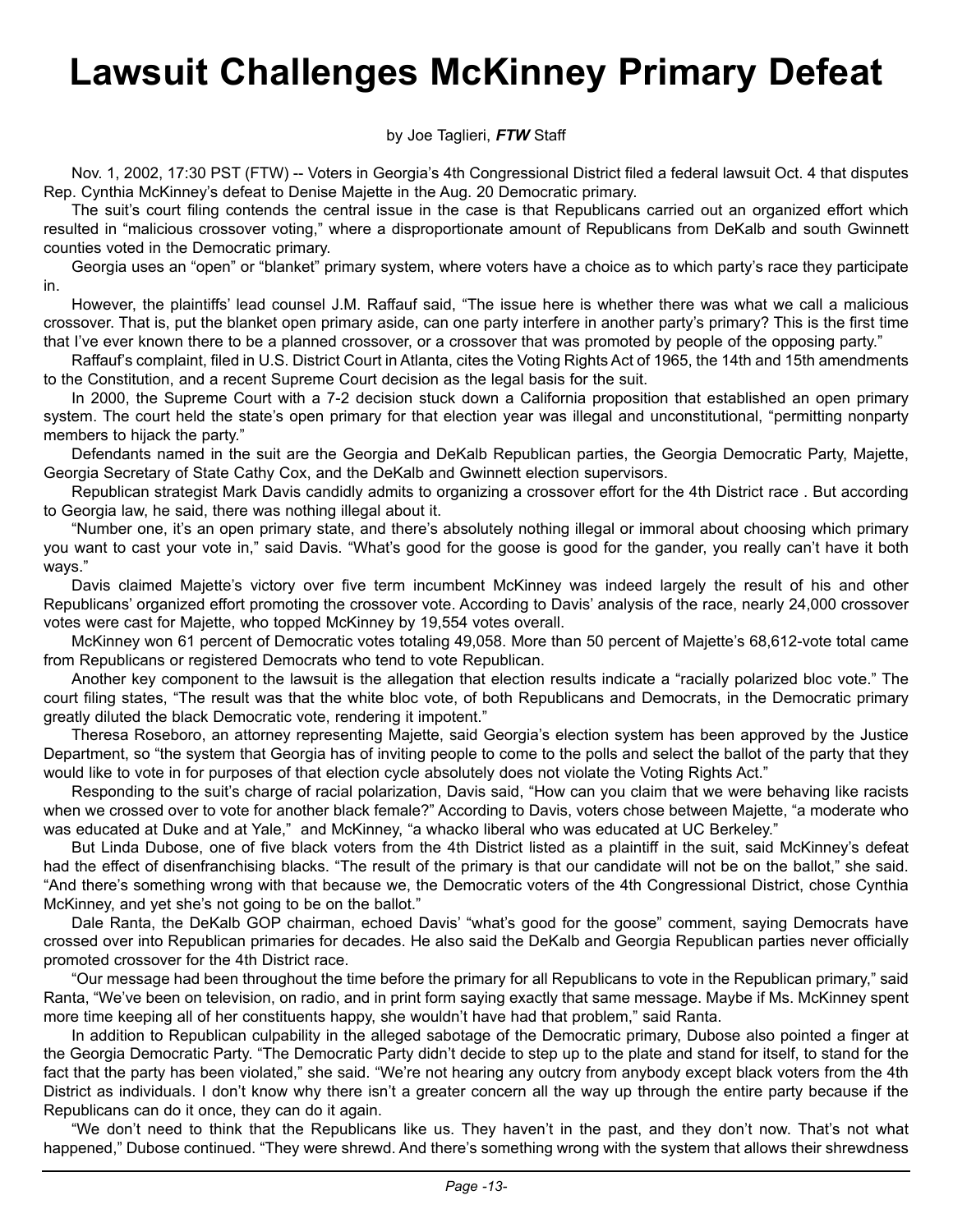to cost me my vote."

Raffauf surmised the suit will be resolved sometime next year, and depositions will likely begin in December.

The suit seeks permanent injunctions against the Aug. 20 election and its certification by Georgia's secretary of state. It also requests that the crossover votes be declared "unconstitutional and invalid and McKinney declared the winner."

The court filing also lists a request "to enjoin the Nov. 5 general election until this case is resolved," but Raffauf said he will not attempt to prevent this election from taking place.

"We want a primary vote where the Democrats of the 4th District pick their candidate," said Raffauf. "By legislation, by court order, by a new election, however we need to reach that end, that's what we want."

#### **SUBSCRIBER NEWS**

# **Is** *FTW* **Being Blocked By Your Internet Service Provider (ISP)?**

Over the past month we have received hundreds of e-mails and phone calls from people who cannot get *FTW's* e-mails. Whether it's for password retrieval, order confirmation, or other types of communications, certain ISPs have filtered *FTW* out of the online fray.

It is important to note that people who use America Online or access the Internet through a corporate firewall have experienced problems getting to our website or receiving our e-mails.

Our tech department says that the only explanation for this is: filtering. Because of the dramatic mis-use of email advertising (SPAM) there are ways an ISP can block a known SPAMer. However, these tools can also be used to filter out legitimate e-mail and websites, which may be the case with our site's recent problems.

If you have trouble getting our site online or through e-mail, contact your ISP or corporate IS department and tell them *FTW* is definitely not SPAM! We only send emails to our subscribers.

Our websites are: www.copvcia.com www.fromthewilderness.com

# *FTW* **Graffiti Draws Legal Ire**

------------------------------------------

*FTW* supporters in San Francisco have taken to scrawling "copvcia.com" on advertising sites owned by National Promotions & Advertising, Inc. (NPA). Saul C. Janson, an attorney for the firm, has sent letters alerting us to the situation and asking that we publish a public notice discouraging our readers from defacing NPA's property.

*From The Wilderness* does not condone or encourage this type of activity.

So, if you feel the need to tag copvcia, please do so in a legal manner, and *not* on billboards or private property.

### *FTW***'s Town Action Groups Start a TAG in YOUR Community...***and Make A Difference!*



Log on to: www.fromthewilderness.com and click on the Town Action Group logo.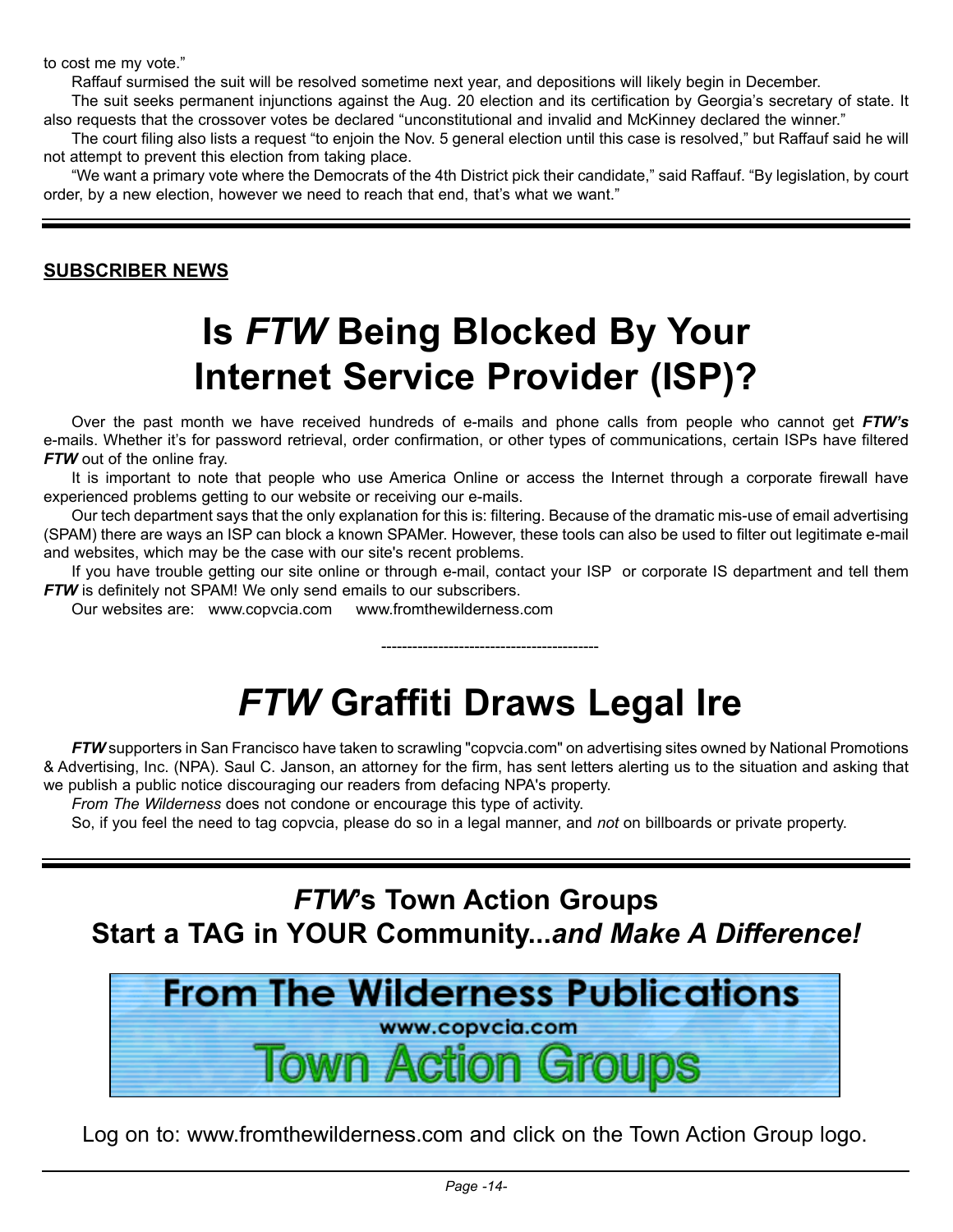#### *(continued from page 1, Wheels Come Off U.S. War Plans for Iraq)*

which have been reportedly linked to terrorist organizations sympathetic with Osama bin Laden's Al Qaeda network. An interpretation not offered by the administration, but which has been voiced by some Islamic foreign nationals contacted by *FTW*, is that the flimsy justification for invasion offered by the U.S., along with what is perceived as successful international opposition leading to vacillation by the administration, have encouraged attacks from some quarters that have had minimal or no connections to Al Qaeda.

These events are reminiscent of a warning issued by Pentagon hawk Richard Perle, who stated in an Aug. 18 Washington Post story, "Timing is everything when you do this. If you launched [a public campaign] too far in advance and nothing followed. that would raise questions and fuel a debate that would not be helpful to the administration...If you join the debate now, but don't act for months, you pay a worse price." Perle's prediction is coming true just two months after he made it.

In spite of routine denials USAID has regularly been linked to the Central Intelligence Agency and has reportedly served as a cover for CIA operations. Jordan remains a particularly sensitive country for the U.S. because of its geographic position between Israel and Iraq, its perceived status as a U.S. ally, and the fact that as many as 6,000 U.S. troops have been positioned in Jordan since late-August in anticipation of the U.S. invasion. *FTW* reported on Aug. 21 that the total number of U.S. troops, as reported by the Jordanian news agency Petra and other Mideast news sources, had topped 6,000 and included light armor, medical detachments and Special Forces troops. An on-the-record eyewitness statement confirmed visual sightings of U.S. troops in the country.

[For additional coverage on troop deployments and war plans please visit: [http://www.fromthewilderness.com/free/ww3/](http://www.fromthewilderness.com/free/ww3/082102_deployment.html) [082102\\_deployment.html](http://www.fromthewilderness.com/free/ww3/082102_deployment.html).]

Jordan, like many other countries in the region, has been sending ambiguous signals about the role it will or will not play in the U.S. invasion. These mixed and often changing positions, shifting like the sands of the desert, clearly reflect the tectonic pressures that are mounting in the region each day that an invasion is not executed. A Reuters story on Aug. 12 indicated that Jordan was being considered as a launch point for the Iraqi invasion at a time when the Jordanian military was engaging in joint exercises with U.S. troops. However, a July 10 Associated Press story indicated that Jordan would not participate in any U.S.-led invasion.

Amid repeated stories that the U.S. intends to "Balkanize" the region, splitting Iraq and possibly Saudi Arabia into several kingdoms divided between Hashemite, Sunni Arab, Kurdish and Shiite ethnic groups, tensions between Muslim countries in the region have been steadily mounting. [For more information: http://www.fromthewilderness.com/free/ww3/082102 saudi [arabia\\_1.html\]](http://www.fromthewilderness.com/free/ww3/082102_saudi_arabia_1.html).

On Oct. 22 Reuters reported that a Jordanian journalist had been sentenced to death in Qatar for allegedly spying for Jordan and reporting on U.S. troop deployments in that country. Qatar is home to the multi-billion-dollar, state-of-the-art Al Udeid air base. According to numerous press reports and published photographs, Qatar is virtually sinking under the weight of U.S. military equipment, including M1A2 Abrams main battle tanks, which have been positioned there for the Iraqi invasion. That move came after Jordan recalled its ambassador in August from Doha, the Qatari capital, and closed the Amman offices of Al Jazeera, the feisty Arab news organization based in Qatar.

#### **A COUP ATTEMPT IN QATAR?**

On Oct. 16 the Arabic News issued a story stating that reports from Cairo and several Persian Gulf states had resulted in the Oct. 12 arrest of "scores of Qatari army officers" after an attempted coup by pro-Taliban elements against Qatari leader Sheikh Hamad bin Khaleifah al-Thani. The coup was reportedly suppressed with the assistance of "American personnel in civilian costumes." An Oct. 24 New York Times story clearly stated the Qatari position. It carried the headline: "A Tiny Gulf Kingdom Bets Its Stability on Support for U.S." Stories about the massive Al-Udeid air base and its intended use as the headquarters of the U.S. Central Command for the Iraqi invasion have been circulating for months. On Sept. 12, the Washington Post's Vernon Loeb reported that Central Command had announced a plan to send 600 personnel in November from Florida to Qatar for a readiness test of the headquarters facility.

A Reuters story dated just 10 days after the reported coup attempt stated that the planned exercise had been moved from November to an unspecified date in December. While making no mention of the coup attempt the story did state that, "The Gulf region is bristling with U.S. troops and weaponry…"

Upon learning of the coup attempt, *FTW* made an immediate request to the White House asking for comment. In a rare return call, which took place within two hours, a spokesperson for the National Security Council stated, "We [the NSC] are not even aware of a coup attempt. No comment." A spokesman for the Department of Defense said, "We don't know anything about any coup attempt, and U.S. forces were not involved."

The subscription intelligence service Stratfor stated in an Oct. 24 story that it received confirmation of the coup attempt from Qatari and Russian intelligence sources. It also added some twists which indicate the quicksand-like nature of Middle Eastern alliances. Translating from the Egyptian daily al-Joumhoreyah, Stratfor reported that members of the Qatari ruling family had been taken into custody and that that they had recently expressed opposition to the regime's pro-U.S. policy. As it turns out Sheikh al-Thani took power in a bloodless coup in 1995 from his father who remains a good friend of Saudi Arabian elements that oppose the invasion of Iraq.

Tensions between the two countries reached a high point in September when Riyadh recalled its ambassador from Doha. Saudi Arabia remains the ultimate ambiguity in its support for the U.S. invasion on a measure equal with glaring recent contradictions in stated U.S. support for the kingdom which contains 25 percent of all the oil on the planet. [For additional information: [http://www.fromthewilderness.com/free/ww3/082102\\_saudi\\_arabia\\_1.html\]](http://www.fromthewilderness.com/free/ww3/082102_saudi_arabia_1.html).

Withdrawal of support for the U.S. invasion in Qatar would most likely make the invasion of Iraq an impossibility. The support offered by other Middle Eastern nations, already under intense pressure from their populations, would likely evaporate